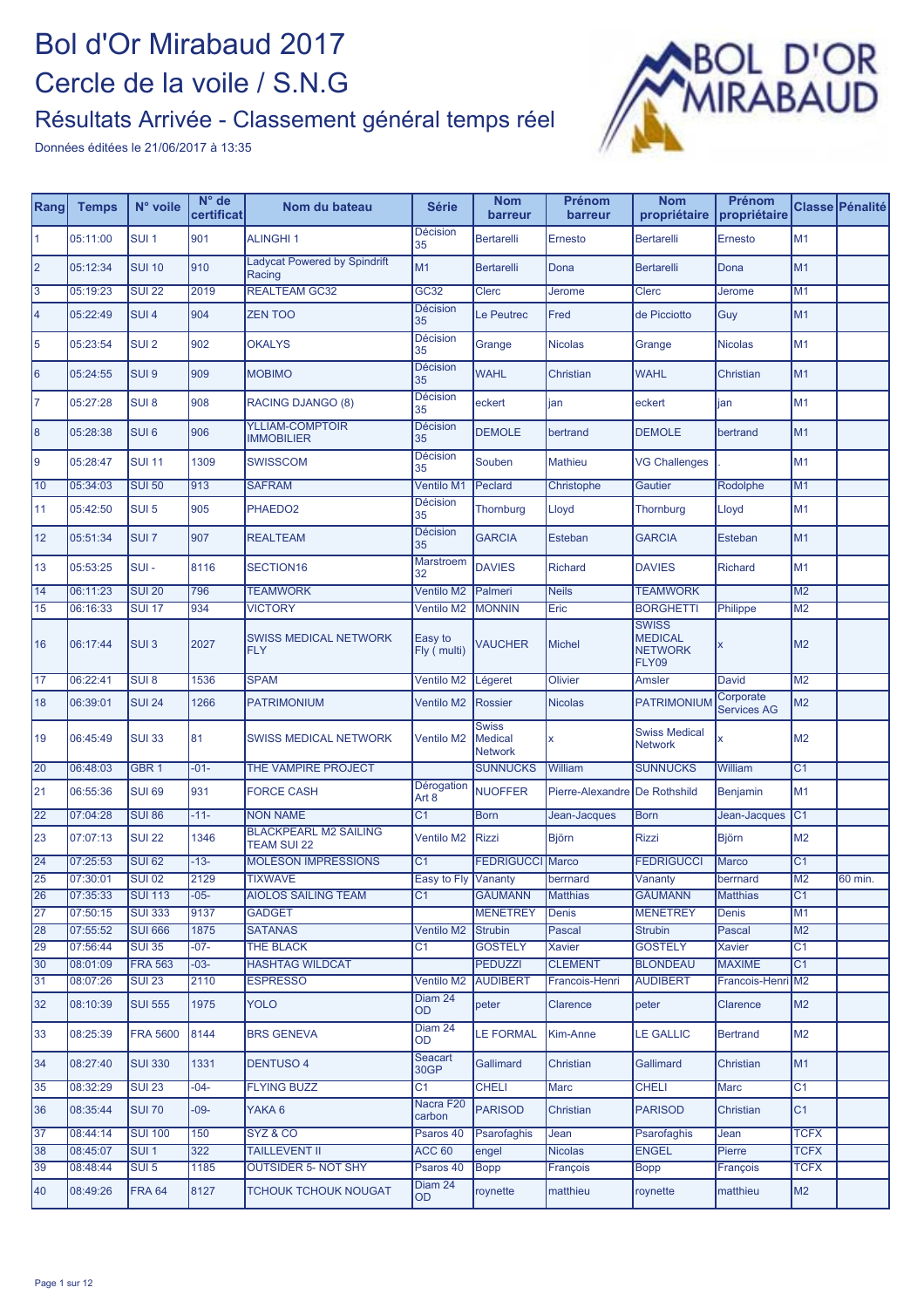# Bol d'Or Mirabaud 2017 Cercle de la voile / S.N.G

#### Résultats Arrivée - Classement général temps réel



| Rang | <b>Temps</b> | N° voile         | $N^{\circ}$ de<br>certificat | Nom du bateau                           | <b>Série</b>                          | <b>Nom</b><br>barreur          | Prénom<br>barreur            | <b>Nom</b><br>propriétaire         | <b>Prénom</b><br>propriétaire         |                  | Classe Pénalité |
|------|--------------|------------------|------------------------------|-----------------------------------------|---------------------------------------|--------------------------------|------------------------------|------------------------------------|---------------------------------------|------------------|-----------------|
| 41   | 08:50:02     | <b>SUI 200</b>   | 1577                         | RAÏJIN                                  | Psaros 33                             | Girod                          | <b>Patrick</b>               | <b>BERTHERAT</b>                   | Philippe                              | <b>TCFX</b>      |                 |
| 42   | 08:50:43     | $SUI$ 4          | 8110                         | <b>COLD DUCK</b>                        | Quant 30                              | <b>Delle Karth</b>             | <b>Nico</b>                  | <b>SCHRAM</b>                      | <b>Ausqust</b>                        | TCF <sub>1</sub> |                 |
| 43   | 08:51:16     | SUI <sub>1</sub> | 2150                         | CER 1 VILLE DE GENÈVE                   | Diam 24 OD                            | <b>ROURA</b>                   | <b>ALAN</b>                  | <b>CER</b>                         | Centre<br>Entrainement   M2<br>Regate |                  |                 |
| 44   | 08:51:46     | <b>FRA 23</b>    | 8123                         | <b>DIAMONIAK</b>                        | Diam 24 OD                            | Fernando                       | Echavarri                    | <b>JANSSENS</b>                    | <b>Olivier</b>                        | M2               |                 |
| 45   | 08:53:34     | <b>SUI 871</b>   | $-08-$                       | <b>ARMEN</b>                            | C <sub>1</sub>                        | <b>JUTZI</b>                   | vincent                      | <b>JUTZI</b>                       | vincent                               | C1               |                 |
| 46   | 08:55:09     | <b>SUI 300</b>   | 1970                         | <b>TBS ARDENTIS</b>                     | Psaros 40                             | <b>Thorens</b>                 | François                     | <b>Thorens</b>                     | François                              | <b>TCFX</b>      |                 |
| 47   | 08:56:09     | sui 16           | 9145                         | ATZ                                     | Ventilo M2<br>Open                    | <b>Bachelin</b>                | <b>Maxime</b>                | <b>BACHELIN</b>                    | Pierre                                | M <sub>2</sub>   |                 |
| 48   | 08:56:48     | <b>SUI 300</b>   | 1685                         | BANQUE PÂRIS BERTRAND<br><b>STURDZA</b> | Psaros 33                             | <b>MUNIER</b>                  | Luc                          | <b>MUNIER</b>                      | Luc                                   | <b>TCFX</b>      |                 |
| 49   | 08:58:31     | <b>SUI 200</b>   | 141                          | <b>OYSTER FUNDS</b>                     | Psaros 40                             | Gay                            | Philippe                     | Cloché                             | Cédric                                | <b>TCFX</b>      |                 |
| 50   | 09:23:04     | <b>HUN 92</b>    | 2165                         | <b>IMPLANTCENTRE RAFFICA</b>            | Libera A                              | <b>Kiraly</b>                  | <b>Zsolt</b>                 | Kiraly                             | <b>Zsolt</b>                          | <b>TCFX</b>      |                 |
| 51   | 09:24:11     | <b>SUI 01</b>    | 1629                         | <b>FURIA</b>                            | Luthi F10                             | Biedermann                     | Christian                    | Biedermann                         | Christian                             | <b>TCFX</b>      |                 |
| 52   | 09:25:38     | <b>SUI 3601</b>  | 3601                         | <b>BLACK SWAN</b>                       | Luthi 36<br><b>Classic</b>            | <b>DE</b><br><b>WECK/HOFER</b> | <b>Philippe/Alair</b>        | DE<br><b>WECK/HOFEF</b>            | Philippe/Alain                        | TCF <sub>1</sub> |                 |
| 53   | 09:29:50     | <b>GBR 202</b>   | 8140                         | <b>3 WISE MONKEYS</b>                   | Diam 24 OD                            | hutchings                      | jonathan                     | hutchings                          | jonathan                              | M <sub>2</sub>   |                 |
| 54   | 09:35:36     | <b>MON1</b>      | 1910                         | CHEZ PIERRETTE ET GASTON                | Melges 32                             | <b>LÉVÊQUE</b>                 | Jean-Luc                     | <b>LÉVÊQUE</b>                     | Jean-Luc                              | TCF <sub>1</sub> |                 |
| 55   | 09:37:02     | <b>SUI 667</b>   | 1127                         | <b>MAKANI</b>                           | Melges 32                             | Emery                          | Loïk                         | Emery                              | <b>Jacques</b>                        | TCF <sub>1</sub> |                 |
| 56   | 09:38:41     | <b>SUI 02</b>    | 1252                         | <b>AUTOBRITT VOLVO</b>                  | Luthi F10                             | <b>Dubuis</b>                  | Christophe                   | <b>Dubuis</b>                      | Christophe                            | TCF1             |                 |
| 57   | 09:43:45     | <b>SUI 700</b>   | 1912                         | <b>JOKER</b>                            | Psaros 33                             | <b>Vulliez</b>                 | Cédric                       | Kerr                               | <b>Jean Olivier</b>                   | <b>TCFX</b>      |                 |
| 58   | 09:44:04     | SUI <sub>1</sub> | 756                          | <b>CANOPUS IIII</b>                     | Luthi 38'2                            | <b>Matthey</b>                 | Philippe et<br><b>Michel</b> | <b>Matthey</b>                     | Philippe et<br><b>Michel</b>          | TCF <sub>1</sub> |                 |
| 59   | 09:45:18     | <b>SUI 100</b>   | 1569                         | <b>FUJIN</b>                            | Psaros 33                             | Vermeil                        | Guy                          | Vermeil                            | Guy                                   | <b>TCFX</b>      |                 |
| 60   | 09:45:44     | <b>FRA 138</b>   | 291                          | <b>PRO YACHTING</b>                     | Luthi 34                              | <b>SEGURET</b>                 | <b>PHILIPPE</b>              | <b>CHAPUY</b>                      | <b>THIERRY</b>                        | TCF <sub>1</sub> |                 |
| 61   | 09:51:27     | <b>SUI 888</b>   | 1934                         | <b>DUPIN1820 TWISTER</b>                | Melges 32                             | Deryng                         | Jean-Marc                    | Deryng                             | Jean-Marc                             | TCF <sub>1</sub> |                 |
| 62   | 09:55:20     | <b>SUI 17701</b> | 55                           | <b>METEORITE</b>                        | Modulo 105                            | <b>Buholzer</b>                | Pierre                       | <b>Buholzer</b>                    | Pierre                                | TCF <sub>1</sub> |                 |
| 63   | 09:56:51     | <b>SUI 400</b>   | 1770                         | <b>BIGS.CH</b>                          | Psaros 33                             | Fehlmann                       | Claude                       | Fehlmann                           | Claude                                | <b>TCFX</b>      |                 |
| 64   | 10:08:44     | <b>SUI 34</b>    | 103                          | <b>PERCHETTE</b>                        | Luthi 34                              | Patry                          | Serge                        | Patry                              | Serge                                 | TCF <sub>1</sub> |                 |
| 65   | 10:11:14     | <b>SUI 830</b>   | 242                          | <b>ASST'KO</b>                          | <b>T830</b>                           | <b>TCHO</b>                    | <b>Bonne</b>                 | Syfrig                             | Harold                                | TCF <sub>1</sub> |                 |
| 66   | 10:14:28     | <b>SUI 998</b>   | 1826                         | EOLE <sub>7</sub>                       | <b>JPK 998</b>                        | <b>Haldimann</b>               | Jean-Luc                     | <b>Ballanfat</b>                   | <b>Maxime</b>                         | TCF <sub>2</sub> |                 |
| 67   | 10:17:22     | <b>SUI 28139</b> | 2015                         | <b>MARIPOSA</b>                         | <b>Dragonfly</b><br>28<br>Performance | Flückiger                      | <b>Martin</b>                | Flückiger                          | <b>Martin</b>                         | M1               |                 |
| 68   | 10:19:35     | <b>SUI 66</b>    | 1273                         | <b>BELAMI II</b>                        | <b>Esse 850</b>                       | simon                          | jonathan                     | simon                              | jonathan                              | TCF <sub>2</sub> |                 |
| 69   | 10:20:05     | SUI <sub>5</sub> | 358                          | <b>WANTED</b>                           | LUTHI                                 | gaudn-Berdoz                   | <b>MMV</b>                   | qaudin-berdoz                      | <b>MVM</b>                            | TCF <sub>2</sub> |                 |
| 70   | 10:21:57     | <b>SUI 102</b>   | 349                          | <b>LITTLE NEMO II</b>                   | Grand<br><b>Surprise</b>              | <b>Borter</b>                  | <b>Bernard</b>               | <b>BORTER</b>                      | <b>Alfred</b>                         | <b>GS</b>        |                 |
| 71   | 10:22:55     | <b>SUI 73</b>    | 2169                         | Moïra II                                | Diam 24 OD                            | Cojan                          | Antoine                      | Perrette                           | Clément                               | M <sub>2</sub>   | 60 min.         |
| 72   | 10:23:44     | <b>SUI 221</b>   | 943                          | <b>MEA HUNA BY CGA</b>                  | Grand<br><b>Surprise</b>              | Haegi                          | <b>Christian</b>             | Haegi                              | Christian                             | <b>GS</b>        |                 |
| 73   | 10:24:52     | <b>SUI 9699</b>  | 330                          | VENTCOULIS                              | Luthi 33<br>Cruiser                   | Lerch                          | Tony                         | Lerch                              | Tony                                  | TCF <sub>2</sub> |                 |
| 74   | 10:25:06     | <b>SUI 46</b>    | 378                          | <b>APSARA</b>                           | Grand<br><b>Surprise</b>              | CATTANEO,<br><b>GIRARDET</b>   | Pascal et<br>Yvan            | <b>CATTANEO</b><br><b>GIRARDET</b> | Pascal et<br>Yvan                     | <b>GS</b>        |                 |
| 75   | 10:26:07     | <b>SUI 823</b>   | 9128                         | 823                                     | lavarelo 823                          | lavarelo                       | pascal                       | <b>LAVARELO</b><br><b>SA</b>       | lavarelo sa                           | <b>NJ</b>        |                 |
| 76   | 10:29:17     | <b>SUI 304</b>   | 297                          | <b>OLYMPIC</b>                          | Farr 30                               | Saudan                         | Frédéric                     | <b>ERI Bancaire</b><br><b>SA</b>   | / Attn. F.<br>Saudan                  | TCF <sub>2</sub> |                 |
| 77   | 10:34:38     | SUI <sub>2</sub> | 164                          | YEMANJÁ                                 | Luthi 33                              | <b>Baas</b>                    | <b>Martin</b>                | van Leeuwen                        | <b>Six</b>                            | TCF <sub>1</sub> |                 |
| 78   | 10:34:56     | <b>FRA 581</b>   | 34                           | <b>CROSS SYSTEMS</b>                    | <b>First 40.7</b>                     | <b>ARNULF</b>                  | Janine                       | Arnulf                             | Janine et Eric                        | TCF <sub>3</sub> |                 |
| 79   | 10:37:21     | <b>SUI 33</b>    | 56                           | DEFI                                    | <b>LUTHI</b>                          | Frei                           | Jean-Louis                   | Frei                               | Jean-Louis                            | TCF <sub>2</sub> |                 |
| 80   | 10:38:57     | <b>SUI 076</b>   | 1816                         | <b>DARNETAL</b>                         | <b>Esse 850</b>                       | Pertuiset                      | David                        | Pertuiset                          | David                                 | TCF <sub>2</sub> |                 |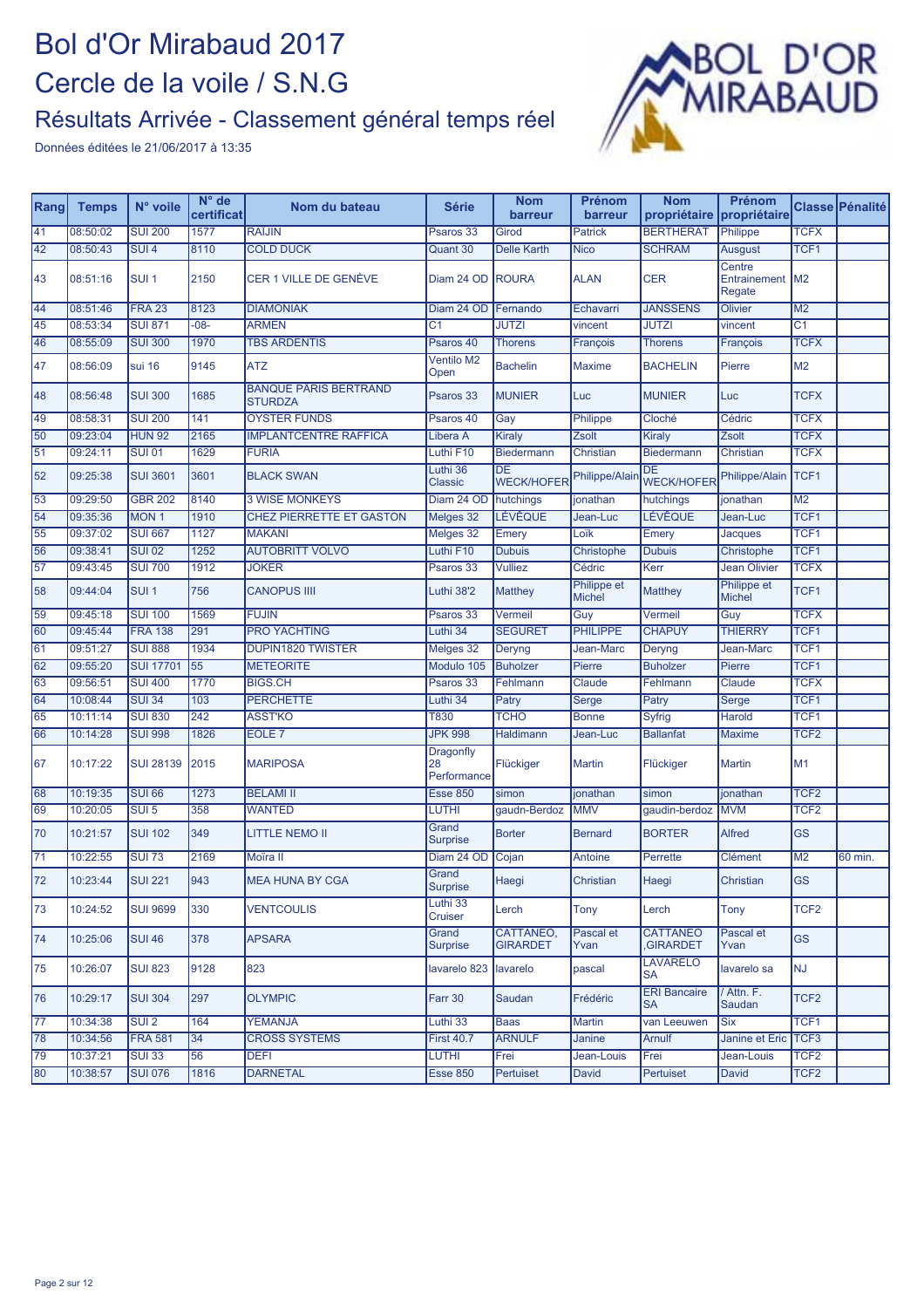

| Rang | <b>Temps</b> | N° voile         | $N^{\circ}$ de<br>certificat | Nom du bateau          | <b>Série</b>                 | <b>Nom</b><br>barreur             | Prénom<br>barreur        | <b>Nom</b>                                | Prénom<br>propriétaire propriétaire       |                  | Classe Pénalité |
|------|--------------|------------------|------------------------------|------------------------|------------------------------|-----------------------------------|--------------------------|-------------------------------------------|-------------------------------------------|------------------|-----------------|
| 81   | 10:40:40     | <b>SUI 2720</b>  | 129                          | <b>ARDIZIO</b>         | Luthi 33                     | <b>WAVRE</b>                      | Dominique                | <b>BEAUSSE</b>                            | Eric                                      | TCF <sub>1</sub> |                 |
| 82   | 10:40:58     | <b>SUI 79</b>    | 2139                         | <b>GASTON 3</b>        | Toucan                       | <b>DUCLUZAUX</b>                  | <b>PATRICK</b>           | <b>DUCLUZAUX</b>                          | <b>PATRICK</b>                            | TCF <sub>2</sub> |                 |
| 83   | 10:41:02     | <b>SUI 36</b>    | 1566                         | <b>VIRE VENT IV</b>    | Swan<br>44MkII               | <b>CHIARI - DA</b><br><b>CRUZ</b> | Anne -<br><b>ANTONIO</b> | Chiari-Bory                               | Anne                                      | TCF <sub>3</sub> |                 |
| 84   | 10:43:13     | <b>JPN 203</b>   | 2068                         | YASHA SAMURAÏ          | Melges 32                    | <b>GLAUS</b>                      | <b>Michel</b>            | <b>GANZ</b>                               | Christophe                                | TCF <sub>1</sub> | $60$ min.       |
| 85   | 10:43:26     | <b>FRA 15</b>    | 8104                         | <b>OSSIAN</b>          | Open 7.50 Costes             |                                   | Ferdinand                | Costes                                    | Ferdinand                                 | TCF <sub>2</sub> |                 |
| 86   | 10:43:34     | <b>SUI 22</b>    | 331                          | <b>BODY &amp; SOUL</b> | Luthi 1150 BOTTGE            |                                   | Thierry                  | <b>Syndict AZP</b>                        | p.a. M.<br><b>Daniel</b><br><b>BOTTGE</b> | TCF1             |                 |
| 87   | 10:44:27     | <b>SUI 101</b>   | 1089                         | <b>CRAZY DUPAQ</b>     | Luthi 33                     | <b>DuPasquier</b>                 | Corinne                  | <b>DuPasquier</b>                         | Corinne                                   | TCF <sub>2</sub> |                 |
| 88   | 10:45:11     | <b>SUI 200</b>   | $\mathbf{1}$                 | <b>FLASH</b>           | Grand<br><b>Surprise</b>     | <b>GAY</b>                        | Maurice                  | <b>GAY</b>                                | <b>Maurice</b>                            | <b>GS</b>        |                 |
| 89   | 10:45:14     | <b>SUI 132</b>   | 1452                         | MELGES24               | Melges <sub>24</sub>         | <b>Bichelmeier</b>                | <b>Hans-Peter</b>        | <b>Bichelmeier</b>                        | Hans-Peter                                | TCF <sub>3</sub> |                 |
| 90   | 10:45:58     | <b>SUI 58</b>    | 139                          | <b>DEVI</b>            | <b>Toucan</b>                | <b>MAMZER</b>                     | michel                   | <b>BARBÉ</b>                              | Pierre                                    | TCF <sub>2</sub> |                 |
| 91   | 10:46:20     | <b>FRA 424</b>   | 8121                         | ADH 4                  | Diam $24$<br>OD              | <b>BACHELERIE</b>                 |                          | Jean-Baptiste BACHELERIE Jean-Baptiste M2 |                                           |                  |                 |
| 92   | 10:47:28     | <b>SUI 11</b>    | 1244                         | <b>MAKI</b>            | Luthi 870                    | <b>Dériaz</b>                     | Guy                      | <b>Dériaz</b>                             | Guy                                       | TCF <sub>2</sub> |                 |
| 93   | 10:47:55     | <b>SUI 80</b>    | 112                          | <b>ANGRYBIRD</b>       | Toucan                       | <b>Thiercelin</b>                 | <b>Marc</b>              | Grept                                     | René                                      | TCF <sub>2</sub> |                 |
| 94   | 10:52:07     | <b>SUI 16</b>    | 336                          | <b>SHARKY</b>          | Luthi 870                    | Guignard                          | <b>Blaise</b>            | Guignard                                  | <b>Blaise</b>                             | TCF <sub>2</sub> |                 |
| 95   | 10:52:53     | <b>SUI 281</b>   | 775                          | LA MOBILIÈRE           | Grand<br><b>Surprise</b>     | Hasler                            | Christian                | <b>DORAND</b>                             | Laurent / La<br>Mobilière                 | <b>GS</b>        |                 |
| 96   | 10:53:15     | <b>BEL 120</b>   | 9008                         | <b>HALF MOON</b>       | <b>Dragonfly</b><br>25 Sport | <b>PECHER</b>                     | <b>CHARLES</b>           | <b>PECHER</b>                             | <b>CHARLES</b>                            | M <sub>2</sub>   |                 |
| 97   | 10:54:00     | FRA 65014 8143   |                              | <b>MACHSIMUS</b>       | <b>MACH</b><br>650           | <b>BLANCHOT</b>                   | Henri                    | <b>BLANCHOT</b>                           | <b>HENRI</b>                              | TCF <sub>3</sub> |                 |
| 98   | 10:55:19     | <b>SUI 70</b>    | 553                          | <b>ISIS</b>            | Grand<br><b>Surprise</b>     | <b>HUBER</b>                      | <b>Daniel</b>            | <b>HUBER</b>                              | <b>Daniel</b>                             | <b>GS</b>        |                 |
| 99   | 10:57:03     | <b>SUI 2629</b>  | 255                          | <b>MATIÈRE GRISE</b>   | Modulo 93                    | <b>LIONEL</b><br><b>MARET</b>     | Lionel                   | <b>LIONEL</b><br><b>MARET</b>             | Lionel                                    | TCF <sub>2</sub> |                 |
| 100  | 10:57:07     | <b>SUI 062</b>   | 1116                         | <b>ASKÉO</b>           | <b>Esse 850</b><br>inboard   | <b>Aubord</b>                     | Sébastien                | <b>Kalbfuss</b>                           | Jean                                      | TCF <sub>3</sub> |                 |
| 101  | 10:58:08     | <b>SUI 54</b>    | 445                          | <b>ATALANTE</b>        | <b>Toucan</b>                | <b>Naville</b>                    | Pierre-André             | <b>Naville</b>                            | Pierre-André                              | TCF <sub>2</sub> |                 |
| 102  | 10:58:12     | <b>SUI 8890</b>  | 246                          | <b>DERNIERE MINUTE</b> | Luthi 990                    | Laurent                           | <b>Olivier</b>           | Laurent                                   | <b>Olivier</b>                            | TCF <sub>2</sub> |                 |
| 103  | 10:58:43     | <b>SUI 838</b>   | 838                          | CDE.CH                 | J/70                         | <b>STERN</b>                      | <b>Marc</b>              | <b>STERN</b>                              | <b>Marc</b>                               | TCF4             |                 |
| 104  | 10:59:14     | <b>FRA 10</b>    | 259                          | MORPHO BY WAVESTONE    | Grand<br><b>Surprise</b>     | <b>MECHELANY</b>                  | Jean-Marie               | <b>MECHELANY</b>                          | Jean-Marie                                | <b>GS</b>        |                 |
| 105  | 10:59:34     | <b>SUI 53</b>    | 555                          | <b>ZYGOMATIK</b>       | Grand<br><b>Surprise</b>     | <b>PETER</b>                      | <b>Robin</b>             | <b>PETER</b>                              | <b>Robin</b>                              | <b>GS</b>        |                 |
| 106  | 11:01:35     | FRA 65012 8125   |                              | <b>SHARP</b>           | Mach 6.5                     | pelpel                            | yves                     | pelpel                                    | yves                                      | TCF <sub>3</sub> |                 |
| 107  | 11:02:37     | <b>SUI 03</b>    | 1670                         | <b>TRIUMVIRAT</b>      | Luthi F10                    | tournier                          | yves                     | <b>SAUVIN</b>                             | gilles                                    | TCF <sub>1</sub> | 60 min.         |
| 108  | 11:03:23     | <b>SUI 21</b>    | 412                          | <b>EXPSAROS</b>        | Toucan                       | Gétaz                             | Olivier                  | Gétaz                                     | <b>Olivier</b>                            | TCF <sub>2</sub> |                 |
| 109  | 11:03:47     | <b>SUI 137</b>   | 898                          | <b>WHITUBY</b>         | Grand<br><b>Surprise</b>     | <b>Wilkins</b>                    | Greg                     | <b>Theuninck</b>                          | Yves                                      | <b>GS</b>        |                 |
| 110  | 11:05:13     | <b>FRA 31</b>    | 8096                         | <b>PITCH</b>           | <b>TOFINOU</b><br>9.5        | <b>RIBOUD</b>                     | <b>PATRICE</b>           | <b>RIBOUD</b>                             | <b>PATRICE</b>                            | TCF <sub>3</sub> |                 |
| 111  | 11:05:47     | <b>SUI 150</b>   | 310                          | TOUR DE BELLE-ILE      | Grand<br><b>Surprise</b>     |                                   |                          | Schoenlaub                                | <b>Julien</b>                             | <b>GS</b>        |                 |
| 112  | 11:05:49     | <b>SUI 741</b>   | 1512                         | <b>MIRABAUD 1</b>      | <b>Surprise</b>              | <b>Anklin</b>                     | <b>Nicolas</b>           | <b>S.N.G.</b>                             | <b>Surprises</b><br>Mirabaud              | <b>SU</b>        |                 |
| 113  | 11:06:57     | <b>FRA 67</b>    | 8135                         | <b>NATH YACHTING</b>   | Monotype<br>750 Proto        | <b>CHAUVIN</b>                    | Nathanael                | <b>CHAUVIN</b>                            | Nathanael                                 | TCF <sub>3</sub> |                 |
| 114  | 11:07:05     | <b>SUI 180</b>   | 702                          | PUMP-IT-UP             | Grand<br><b>Surprise</b>     | Vandini                           | Alexandre                | Vandini                                   | Alexandre                                 | <b>GS</b>        |                 |
| 115  | 11:07:55     | <b>SUI 29</b>    | 226                          | <b>TAKATA</b>          | Grand<br><b>Surprise</b>     | Jutzi                             | Pierre                   | <b>RIPPSTEIN</b>                          | Pascal.                                   | <b>GS</b>        |                 |
| 116  | 11:08:29     | <b>SUI 140</b>   | 2023                         | <b>STORM</b>           | <b>Esse 850</b>              | <b>Rottet</b>                     | <b>Michel</b>            | Rottet                                    | <b>Michel</b>                             | TCF <sub>2</sub> |                 |
| 117  | 11:08:45     | <b>SUI 69</b>    | 666                          | <b>EXPONENTIEL</b>     | Toucan                       | Früh                              | Thomas                   | Früh                                      | <b>Thomas</b>                             | TCF <sub>2</sub> |                 |
| 118  | 11:10:04     | SUI <sub>9</sub> | 388                          | <b>BALOO</b>           | <b>Toucan</b>                | <b>DE</b><br><b>LASTELLE</b>      | Laurent                  | DE<br><b>LASTELLE</b>                     | Laurent                                   | TCF <sub>2</sub> |                 |
| 119  | 11:10:18     | <b>FRA 244</b>   | 1087                         | <b>CHAMAN</b>          | Grand<br><b>Surprise</b>     | Frey                              | Christophe               | Frey                                      | Christophe                                | <b>GS</b>        |                 |
| 120  | 11:10:58     | <b>SUI 92</b>    | 1781                         | <b>ZEPHYROS</b>        | Grand<br><b>Surprise</b>     | Pournaras                         | Constantin               | <b>Pournaras</b>                          | Jean-Antoine                              | <b>GS</b>        |                 |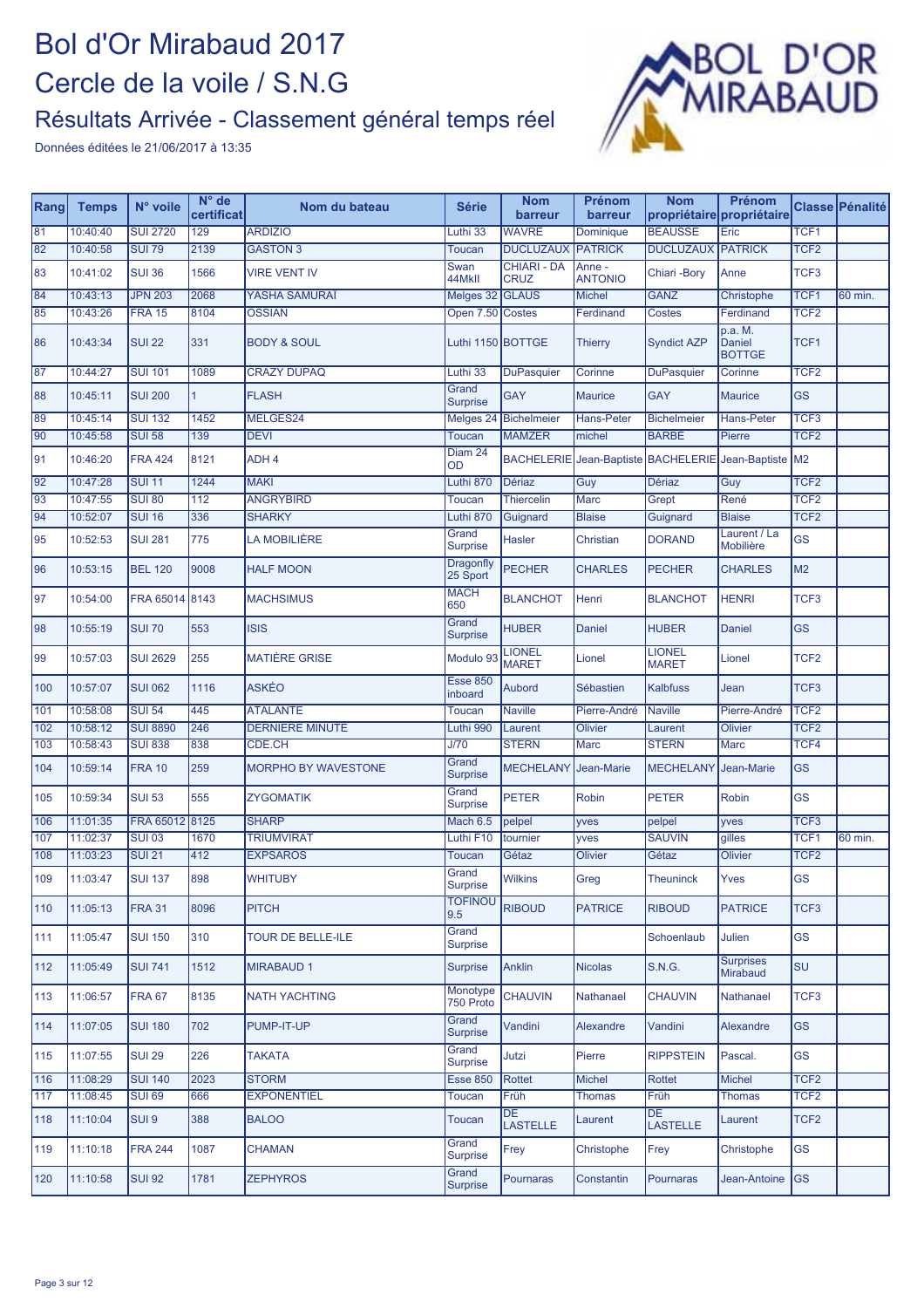

|                  | <b>Rang Temps</b>             | $N^{\circ}$<br>voile          | N° de<br>certificat | Nom du<br>bateau                                     | <b>Série</b>             | <b>Nom barreur</b>            | <b>Prénom barreur</b>     | Nom propriétaire         | Prénom<br>propriétaire                            |                                   | Classe Pénalité |
|------------------|-------------------------------|-------------------------------|---------------------|------------------------------------------------------|--------------------------|-------------------------------|---------------------------|--------------------------|---------------------------------------------------|-----------------------------------|-----------------|
| 121              | 11:12:44                      | <b>SUI 147</b>                | 1906                | <b>BLUE NOTE 2</b>                                   | Grand<br><b>Surprise</b> | <b>EGGLI</b>                  | Jean-Jacques              | <b>EGGLI</b>             | Jean-Jacques                                      | <b>GS</b>                         |                 |
| 122              | 11:15:39                      | <b>SUI 2011</b>               | 1559                | <b>UNIQ</b>                                          | quant28                  | Valente                       | Jacques                   | Fert                     | <b>Didier</b>                                     | TCF <sub>1</sub>                  |                 |
| 123              | 11:15:41                      | <b>FRA 2545</b>               | 8100                | <b>TRICAT</b><br><b>NAVIGUEZ</b><br><b>AUTREMENT</b> | Tricat 25<br>performance | <b>HOUDET</b>                 | Luc                       | <b>HOUDET</b>            | Luc                                               | M <sub>2</sub>                    | 60 min.         |
| 124              | 11:15:58                      | <b>FRA 40</b>                 | 426                 | <b>WETZET</b>                                        | Toucan                   | <b>VIGNOLA</b>                | <b>Christelle</b>         | <b>VIGNOLA</b>           | <b>Christelle</b>                                 | TCF <sub>2</sub>                  |                 |
| 125              | 11:19:36                      | <b>SUI 643</b>                | 383                 | <b>PETIT TABAC</b>                                   | Surprise                 | Reinhardt                     | Frank                     | Reinhardt                | Frank                                             | $\overline{\mathsf{s}\mathsf{u}}$ |                 |
| 126              | 11:19:37                      | <b>SUI 222</b>                | 896                 | <b>WAHOO TWO</b>                                     | Grand<br>Surprise        | Cardinaux / Séchaud           | Damien / François         | Cardinaux                | Damien                                            | <b>GS</b>                         |                 |
| 127              | 11:20:48                      | <b>SUI 1240</b>               | 2146                | <b>TOFUA</b>                                         | Améthyste                | Durr                          | Philippe                  | Grenier                  | Dominique                                         | TCF <sub>1</sub>                  |                 |
| $\overline{128}$ | 11:20:55                      | <b>SUI 83</b>                 | 964                 | <b>AQUARIUS</b>                                      | Toucan<br>Grand          | <b>Bordier</b>                | Grégoire                  | <b>Bordier</b>           | Grégoire                                          | TCF <sub>2</sub>                  |                 |
| 129              | 11:22:53                      | <b>SUI 131</b>                | 1319                | <b>FILOCHARD VII</b><br><b>VELASCO/DU</b>            | <b>Surprise</b>          | <b>Bergerat</b>               | Olivier                   | <b>Bergerat</b>          | Olivier                                           | GS                                |                 |
| 130              | 11:23:20                      | <b>FRA 1708</b>               | 1396                | LEMAN À<br>L'OCEAN.COM                               | Surprise                 | Machado                       | Arnaud                    | Machado                  | Arnaud                                            | SU                                |                 |
| 131              | 11:23:34                      | <b>SUI 747</b>                | 971                 | <b>ASHCEND</b><br><b>DIHOME</b>                      | <b>747 One</b><br>Design | Bachy                         | Pascal                    | <b>Bachy</b>             | Pascal                                            | TCF3                              |                 |
| 132              | 11:24:02                      | <b>FRA 138</b>                | 221                 | <b>IO TEAM</b>                                       | Grand<br>Surprise        | <b>Braghi</b>                 | Jean-Marc                 | <b>Braghi</b>            | Jean-Marc                                         | <b>GS</b>                         |                 |
| 133              | 11:24:36                      | <b>FRA 78</b>                 | 8062                | TEAM <sub>42</sub>                                   | <b>TOFINOU</b><br>9.5    | <b>MUSTIER</b>                | <b>Jean Pierre</b>        | <b>MUSTIER</b>           | <b>Jean Pierre</b>                                | TCF3                              |                 |
| 134              | 11:24:43                      | FRA<br>37025                  | 2054                | <b>AFTER ALL</b>                                     | Solaris 37               | Gex                           | <b>Jean Christophe</b>    | Gex                      | Jean Christophe                                   | TCF3                              |                 |
| 135              | 11:24:48                      | <b>SUI 76</b>                 | 335                 | <b>CHAPPUIS</b><br><b>HALDER &amp; CO</b>            | Grand<br><b>Surprise</b> | <b>BRICHET</b>                | <b>Thierry</b>            | <b>BRICHET</b>           | <b>Thierry</b>                                    | GS                                |                 |
| 136              | 11:25:02                      | <b>FRA 34</b>                 | 1925                | <b>SILOE</b>                                         | Grand<br>Surprise        | <b>DE SEROUX</b>              | <b>RONAN</b>              | <b>DE SEROUX</b>         | <b>RONAN</b>                                      | <b>GS</b>                         |                 |
| 137              | 11:25:15                      | <b>FRA 199</b>                | 2006                | <b>PRIMCO</b>                                        | <b>SUN FAST</b><br>3200  | <b>ROLLIN</b>                 | <b>Jean Marc</b>          | <b>ROLLIN</b>            | <b>Jean Marc</b>                                  | TCF3                              |                 |
| 138              | 11:26:44                      | <b>FRA 385</b>                | 1387                | <b>TOMAHAWK</b>                                      | Melges 24                | redureau                      | sylvain                   | redureau                 | sylvain                                           | TCF3                              |                 |
| 139              | 11:27:08                      | <b>FRA 33</b>                 | 562                 | THIRSTY THREE                                        | Grand<br>Surprise        | Bartolini-Bondot-Gascoin      | Giancarlo-Olivier-Laurent | Bartolini-Bondot-Gascoin | Giancarlo-Olivier-Laurent                         | <b>IGS</b>                        |                 |
| 140              | 11:27:11                      | <b>SUI 976</b>                | 1943                | AGERA3                                               | J/70                     | Hedlund                       | Fredrik                   | <b>Hedlund</b>           | Fredrik                                           | TCF4                              |                 |
| 141              | 11:28:19                      | <b>SUI 275</b>                | 692                 | <b>MORVARC'H</b>                                     | Grand<br>Surprise        | Jestin                        | Guy                       | Trellu                   | Hervé                                             | <b>GS</b>                         |                 |
| 142              | 11:29:27                      | <b>SUI 263</b>                | 1211                | PILE OU FACE                                         | Surprise                 | Mermoud                       | Damien                    | Mermoud                  | Damien                                            | SU                                |                 |
| 143              | 11:29:41                      | <b>SUI 667</b>                | 1169                | <b>MAYER</b><br><b>OPTICIENS PAC</b><br><b>MAN</b>   | Surprise                 | <b>Bruno</b>                  | Engel                     | <b>Deutsch</b>           | Corinne                                           | SU                                |                 |
| 144              | 11:30:06                      | $SUI$ 1                       | 593                 | <b>ZÉNITUDE</b>                                      | Aebi 950                 | Fayet                         | Pierre                    | Fayet                    | Pierre                                            | TCF <sub>2</sub>                  |                 |
| 145              | 11:30:36                      | SUI <sub>3</sub>              | 581                 | PISHY <sub>2</sub>                                   | Brenta 38                | <b>Stenbolt</b>               | Gustav                    | <b>Stenbolt</b>          | Gustav                                            | TCF <sub>1</sub>                  |                 |
| 146              | 11:31:10                      | SUI <sub>3</sub>              | 861                 | <b>WICKED</b><br><b>AWESOME 2</b>                    | Luthi 990                | Irminger                      | Florian                   | <b>IRMINGER</b>          | Irmgard                                           | TCF <sub>2</sub>                  |                 |
| 147              | 11:31:32                      | <b>SUI 23</b>                 | 132                 | <b>KANALOA</b>                                       | X 119                    | Roux                          | <b>Adrien</b>             | Club Nautique de Crans   | <b>Association Kanaloa</b><br><b>Sailing Team</b> | TCF <sub>1</sub>                  |                 |
| 148              | 11:32:57                      | <b>SUI 930</b>                | 1984                | <b>CNFOUNEX</b>                                      | Surprise                 | Bonjour                       | Yann                      | <b>Club Nautique</b>     | Founex                                            | SU                                |                 |
| 149<br>150       | 11:32:59 SUI 2505<br>11:34:11 | <b>SUI 124</b>                | 1928<br>187         | WWW.FARR25.CH Farr 25<br>ELPÉNOR III                 | Grand<br><b>Surprise</b> | Schertenleib<br><b>Iselin</b> | Sébastien<br>Christophe   | Grossu<br>Iselin         | Horia<br>Christophe                               | TCF <sub>3</sub><br><b>GS</b>     |                 |
| 151              | 11:34:28                      | <b>FRA 246</b>                | 1220                | ORCINUS <sub>2</sub>                                 | Grand<br>Surprise        | Hanus                         | jean Nicolas              | Hanus                    | jean Nicolas                                      | <b>GS</b>                         |                 |
| 152              | 11:37:04                      | <b>SUI 51</b>                 | 1726                | <b>FIVE OF LUTRY</b>                                 | Spirit 50DH              | Kühni                         | <b>Stephan</b>            | Kühni                    | <b>Stephan</b>                                    | TCF1                              |                 |
| 153              | 11:39:10                      | <b>SUI 51</b>                 | 2108                | <b>LADY P</b>                                        | J/88                     | Holdener                      | Roland                    | Holdener                 | Roland                                            | TCF3                              |                 |
| 154              | 11:39:35                      | <b>SUI 1102</b>               | 8131                | <b>FUGUE</b>                                         | F1102                    | Chardonnens                   | François                  | <b>MAUS</b>              | <b>Bertrand</b>                                   | TCF <sub>2</sub>                  |                 |
| 155              | 11:39:52                      | <b>SUI 743</b>                | 1514                | <b>MIRABAUD 3</b>                                    | <b>Surprise</b>          | Peyrot                        | Jean-Paul                 | <b>S.N.G.</b>            | <b>Surprises Mirabaud</b>                         | SU                                |                 |
| 156              | 11:41:12 FRA 264              |                               | 782                 | <b>ILLAWARRA</b>                                     | Grand<br>Surprise        | <b>MOUNIÉ</b>                 | <b>Thierry</b>            | <b>MOUNIÉ</b>            | <b>Thierry</b>                                    | <b>GS</b>                         |                 |
| 157              | 11:41:39                      | <b>FRA 237</b>                | 989                 | <b>OBJECTIF LUNE</b>                                 | Grand<br>Surprise        | <b>POMMERET</b>               | Edouard                   | <b>POMMERET</b>          | Edouard                                           | <b>GS</b>                         |                 |
| 158              | 11:43:09                      | <b>SUI 909</b>                | 1672                | <b>LUNA</b>                                          | <b>Surprise</b>          | Stitelmann                    | renaud                    | Perron                   | Olivier                                           | $\overline{\mathsf{SU}}$          |                 |
| 159              | 11:43:23                      | <b>FRA</b><br><b>FRA27575</b> | 1969                | <b>OTILOM</b>                                        | Grand<br><b>Surprise</b> | guiot                         | xavier                    | guiot                    | xavier                                            | <b>GS</b>                         |                 |
| 160              | 11:44:29                      | <b>SUI 38</b>                 | 1701                | <b>BLACKSWAN</b>                                     | Grand<br><b>Surprise</b> | Cardis                        | Philippe                  | Perego                   | Vincent                                           | <b>GS</b>                         |                 |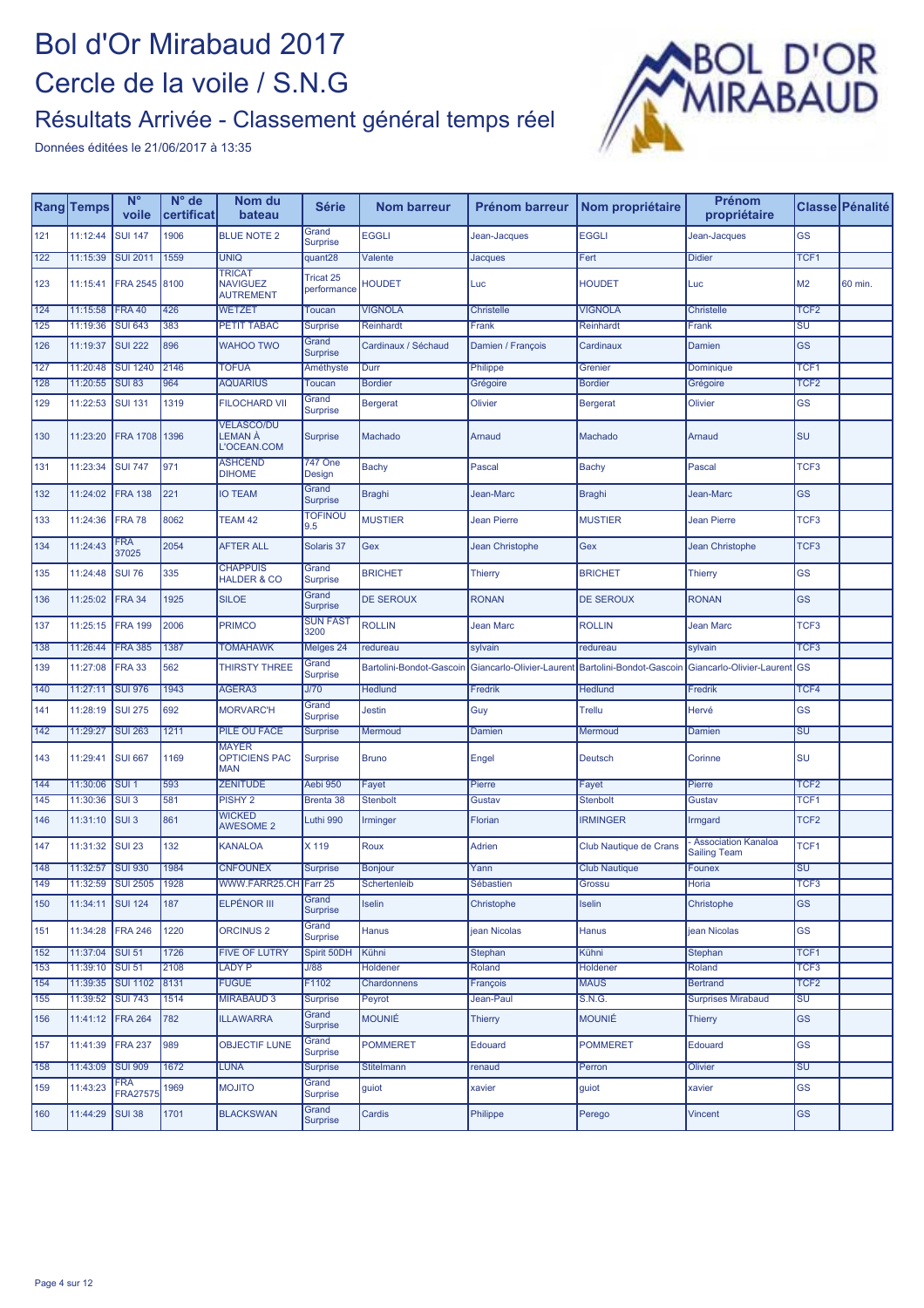

| Rang | <b>Temps</b> | $N^{\circ}$                     | $N^{\circ}$ de<br>voile certificat | Nom du bateau                            | <b>Série</b>             | <b>Nom barreur</b>     | Prénom<br>barreur                | Nom propriétaire   | Prénom<br>propriétaire |                  | Classe Pénalité |
|------|--------------|---------------------------------|------------------------------------|------------------------------------------|--------------------------|------------------------|----------------------------------|--------------------|------------------------|------------------|-----------------|
| 161  | 11:46:06     | <b>SUI</b><br>100               | 2055                               | <b>L'YBIS</b>                            | <b>Toucan</b>            | <b>RATOUIS</b>         | <b>ANTOINE</b>                   | <b>Bressieux</b>   | Jean-Yves              | TCF <sub>2</sub> |                 |
| 162  | 11:46:29     | <b>SUI</b><br>755               | 78                                 | <b>ATYS 23</b>                           | <b>Surprise</b>          | Garo                   | <b>Bernard</b>                   | Garo               | <b>Bernard</b>         | SU               |                 |
| 163  | 11:47:20     | <b>FRA</b><br>1340              | 1254                               | <b>LICORNE 2</b>                         | <b>Surprise</b>          | costantini             | charles                          | costantini         | dominique              | SU               |                 |
| 164  | 11:47:27     | <b>SUI</b><br>27                | 1256                               | <b>TOUCAN27</b>                          | <b>Toucan</b>            | <b>Matringe</b>        | Cédric                           | <b>GAILLARD</b>    | CHRISTOPHE TCF2        |                  |                 |
| 165  | 11:47:40     | <b>FRA</b><br>174               | 1865                               | <b>TIPSY ONE</b>                         | Grand<br><b>Surprise</b> | <b>TYRODE</b>          | Jérôme                           | <b>TYRODE</b>      | Jérôme                 | GS               |                 |
| 166  | 11:47:49     | <b>SUI</b><br>533               | 241                                | <b>ADRENALINE</b><br><b>ARCILLA-IMMO</b> | <b>Surprise</b>          | <b>CAMPICHE</b>        | <b>Thierry</b>                   | <b>CAMPICHE</b>    | <b>Thierry</b>         | <b>SU</b>        |                 |
| 167  | 11:48:06     | <b>SUI</b><br>14                | 2133                               | <b>GOELAN</b>                            | Elan S4                  | <b>JUNOD</b>           | Jean-Marc                        | <b>JUNOD</b>       | Jean-Marc              | TCF <sub>3</sub> |                 |
| 168  | 11:50:32     | <b>SUI</b><br>218               | 2127                               | <b>ABSOLUT RETURN</b>                    | Grand<br><b>Surprise</b> | Aberle                 | Jean-Marc                        | Aberle             | Jean-Marc              | <b>GS</b>        |                 |
| 169  | 11:52:11     | <b>SUI</b><br>10                | 265                                | <b>ANYTIME</b>                           | Arcona 340               | <b>GASSER</b>          | Georges                          | <b>GASSER</b>      | Georges                | TCF <sub>3</sub> |                 |
| 170  | 11:53:52     | <b>SUI</b><br>360               | 154                                | <b>COCAINE</b>                           | <b>Surprise</b>          | Toso                   | Christian                        | <b>Toso</b>        | Christian              | SU               |                 |
| 171  | 11:54:55     | $\overline{\text{SUI}}$<br>68   | 522                                | <b>LE NARQUOIS</b>                       | <b>Toucan</b>            | <b>Strubin</b>         | Jean-Marc                        | <b>Strubin</b>     | Jean-Marc              | TCF <sub>2</sub> |                 |
| 172  | 11:55:19     | <b>FRA</b><br>1582              | 1644                               | <b>CLER-TAHOE</b>                        | <b>Surprise</b>          | <b>Hincker</b>         | Francois                         | <b>Hincker</b>     | Francois               | <b>SU</b>        |                 |
| 173  | 11:58:39     | <b>SUI</b><br>58                | 9087                               | <b>ZAGARA</b>                            | Dolphin 81               | <b>GRÜTTER</b>         | Rémy                             | <b>GRÜTTER</b>     | Rémy                   | TCF <sub>3</sub> |                 |
| 174  | 11:59:14     | <b>SUI</b><br>670               | 71                                 | <b>HAURAKI</b>                           | <b>Surprise</b>          | <b>Rey</b>             | Philippe                         | Rey                | Philippe               | SU               |                 |
| 175  | 12:00:08     | <b>SUI</b><br>874               | 1864                               | <b>ROLL MOPS</b>                         | <b>Surprise</b>          | Gicquel                | Sébastien                        | Gicquel            | <b>Sébastien</b>       | SU               |                 |
| 176  | 12:01:29     | <b>SUI</b><br>725               | 1214                               | <b>MISS TICK</b>                         | <b>Surprise</b>          | <b>Henry</b>           | Sarah                            | <b>Henry</b>       | Sarah                  | SU               |                 |
| 177  | 12:01:51     | $\overline{\text{SUI}}$<br>007  | 1738                               | PIOU PIOU                                | Seascape 27              | <b>Bourguin</b>        | Marc                             | <b>Bourguin</b>    | Marc                   | TCF <sub>3</sub> |                 |
| 178  | 12:02:15     | <b>SUI</b><br>245               | 236                                | <b>ZIG ZAG</b>                           | <b>Surprise</b>          | <b>Brudon</b>          | <b>Jacques</b>                   | <b>Brudon</b>      | <b>Jacques</b>         | <b>SU</b>        |                 |
| 179  | 12:02:42     | <b>FRA</b><br>654               | 1596                               | <b>KARMA</b>                             | K 650                    | Montmasson             | <b>Nicolas</b>                   | Montmasson         | <b>Nicolas</b>         | TCF <sub>3</sub> |                 |
| 180  | 12:03:20     | SUI 3 2132                      |                                    | <b>SLANGE-Y-VA</b>                       | Luthi 925                | Graham                 | Robert                           | graham             | lan                    | TCF <sub>3</sub> |                 |
| 181  | 12:03:25     | <b>SUI</b><br>534               | 8130                               | <b>DIES</b>                              | <b>Surprise</b>          | Fischer                | Roland                           | Fischer            | Roland                 | SU               |                 |
| 182  | 12:03:39     | <b>GER</b><br>20                | 9147                               | <b>NARVAL</b>                            |                          | STREAMLINE LANFRANCONI | <b>ORIANO</b>                    | <b>LANFRANCONI</b> | <b>ORIANO</b>          | <b>NJ</b>        |                 |
| 183  | 12:03:40     | <b>SUI</b><br>77                | 1146                               | <b>JAMEZ</b>                             | <b>J/92S</b>             | LANZREIN               | <b>Alex</b>                      | <b>LANZREIN</b>    | Alex                   | TCF <sub>3</sub> |                 |
| 184  | 12:04:26     | <b>SUI</b><br>67                | 1745                               | <b>EXTREME 3</b>                         | Dolphin 81               | <b>Stalder</b>         | Mathieu                          | <b>STALDER</b>     | François               | TCF3             |                 |
| 185  | 12:05:31     | <b>SUI</b><br>48                | 878                                | <b>RUN</b>                               | Toucan                   | Matthey                | Laurent dit<br>"le skip<br>salé" | Monnard            | Marc-Antoine           | TCF <sub>2</sub> |                 |
| 186  | 12:05:34     | <b>SUI</b><br>695               | 8112                               | <b>HYPNAUTIC</b>                         | <b>Surprise</b>          | <b>Kuster</b>          | Christa                          | <b>Kuster</b>      | Ivo                    | lsu              |                 |
| 187  | 12:05:56     | <b>SUI</b><br>671               | 1199                               | <b>MALICE</b>                            | <b>Surprise</b>          | Lanz                   | Edgar                            | <b>LANZ</b>        | <b>Thierry</b>         | SU               |                 |
| 188  | 12:07:13     | <b>SUI</b><br>11                | 1854                               | <b>STOP SKIN</b><br><b>CANCER</b>        | <b>XP33</b>              | Friedli                | André                            | Friedli            | André                  | TCF <sub>3</sub> |                 |
| 189  | 12:07:49     | $\overline{\text{SUI}}$<br>1693 | 355                                | <b>ANAXEL</b>                            | Swan 41                  | Meyer                  | Axel                             | <b>Meyer</b>       | Axel                   | TCF3             |                 |
| 190  | 12:08:42     | <b>SUI</b><br>342               | 174                                | <b>ESCAPE</b>                            | Surprise                 | Fallot                 | Alain                            | Fallot             | Alain                  | <b>SU</b>        |                 |
| 191  | 12:08:49     | <b>SUI</b><br>724               | 742                                | <b>CER 2 GENÈVE</b><br><b>AÉROPORT</b>   | <b>Surprise</b>          | Pochelon               | <b>Alexis</b>                    | <b>METTRAUX</b>    | <b>Nelson</b>          | SU               |                 |
| 192  | 12:10:32     | <b>SUI</b><br>39                | 1637                               | <b>ALPHARD 2</b>                         | Toucan                   | Chenaux-Peitrequin     | Jean-Marcel                      | Chenaux-Peitrequin | Jean-Marcel            | TCF <sub>2</sub> |                 |
| 193  | 12:11:16     | <b>SUI</b><br>72                | 1623                               | <b>OPAL VIKING</b>                       | Dolphin 81               | <b>Bürki</b>           | <b>Gilles</b>                    | <b>Bürki</b>       | Gilles                 | TCF3             |                 |
| 194  | 12:11:47     | <b>FRA</b><br>1509              | 1576                               | <b>TOKOLOC</b>                           | <b>Surprise</b>          | <b>MENNRATH</b>        | Hervé                            | <b>MENNRATH</b>    | Hervé                  | SU               |                 |
| 195  | 12:12:14     | <b>SUI</b><br>292               | 885                                | <b>REDX</b>                              | X 99                     | <b>DUNAND</b>          | Christophe                       | <b>DUNAND</b>      | Christophe             | TCF3             |                 |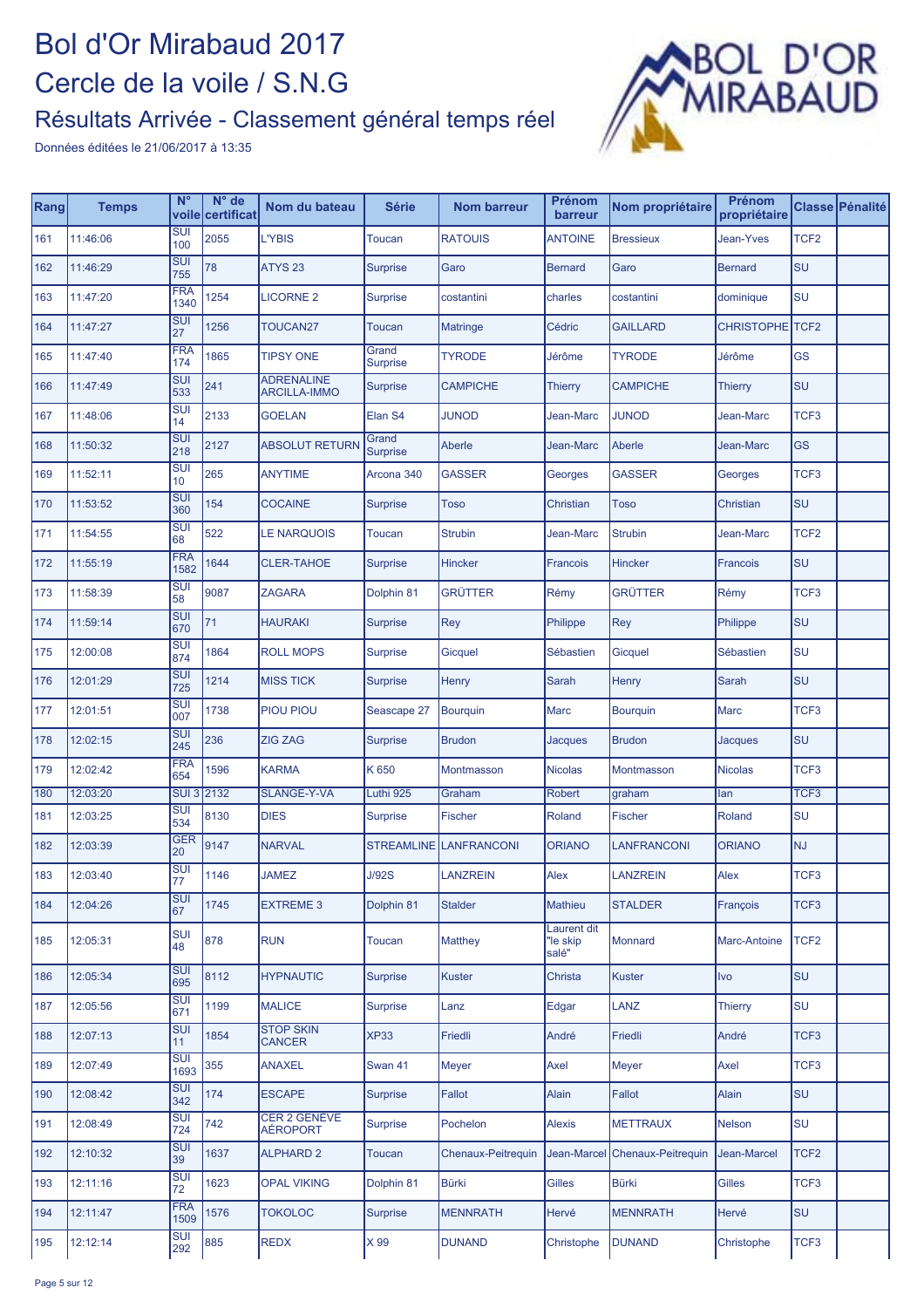

| 196  | 12:13:54 | <b>FRA</b><br>1707 | 1426 | <b>IMILES OF BLUE</b>                     | Surprise  | <b>PETIBON</b>              | <b>XAVIER</b> | Schmittbuhl                              | <b>Matthieu</b> | <b>ISU</b>       |  |
|------|----------|--------------------|------|-------------------------------------------|-----------|-----------------------------|---------------|------------------------------------------|-----------------|------------------|--|
| 1197 | 12:15:33 | <b>ISUI</b><br>500 | 475  | <b>WAVENTIN</b>                           | Surprise  | <b>ZUCCONI</b>              | Damien        | <b>ZUCCONI</b>                           | Damien          | lsu              |  |
| 198  | 12:16:37 | <b>ISUI</b><br>693 | 533  | <b>IL'ENVOL</b>                           | Surprise  | <b>Thilo</b>                | Louise        | <b>CLUB NAUTIQUE</b><br><b>IDE PULLY</b> |                 | Isu              |  |
| 1199 | 12:16:49 | <b>SUI</b><br>007  | 758  | <b>ULRICH</b><br><b>SCHWARZENBACH CWS</b> | Dehler 36 | <b>SCHWARZENBACH Ulrich</b> |               | <b>ISCHWARZENBACH Ulrich</b>             |                 | TCF3             |  |
| 200  | 12:18:14 | <b>SUI 9 1375</b>  |      | <b>IMEK</b>                               | Luthi 990 | <b>Seiler</b>               | Rolf          | <b>SEILER</b>                            | <b>IRolf</b>    | TCF <sub>2</sub> |  |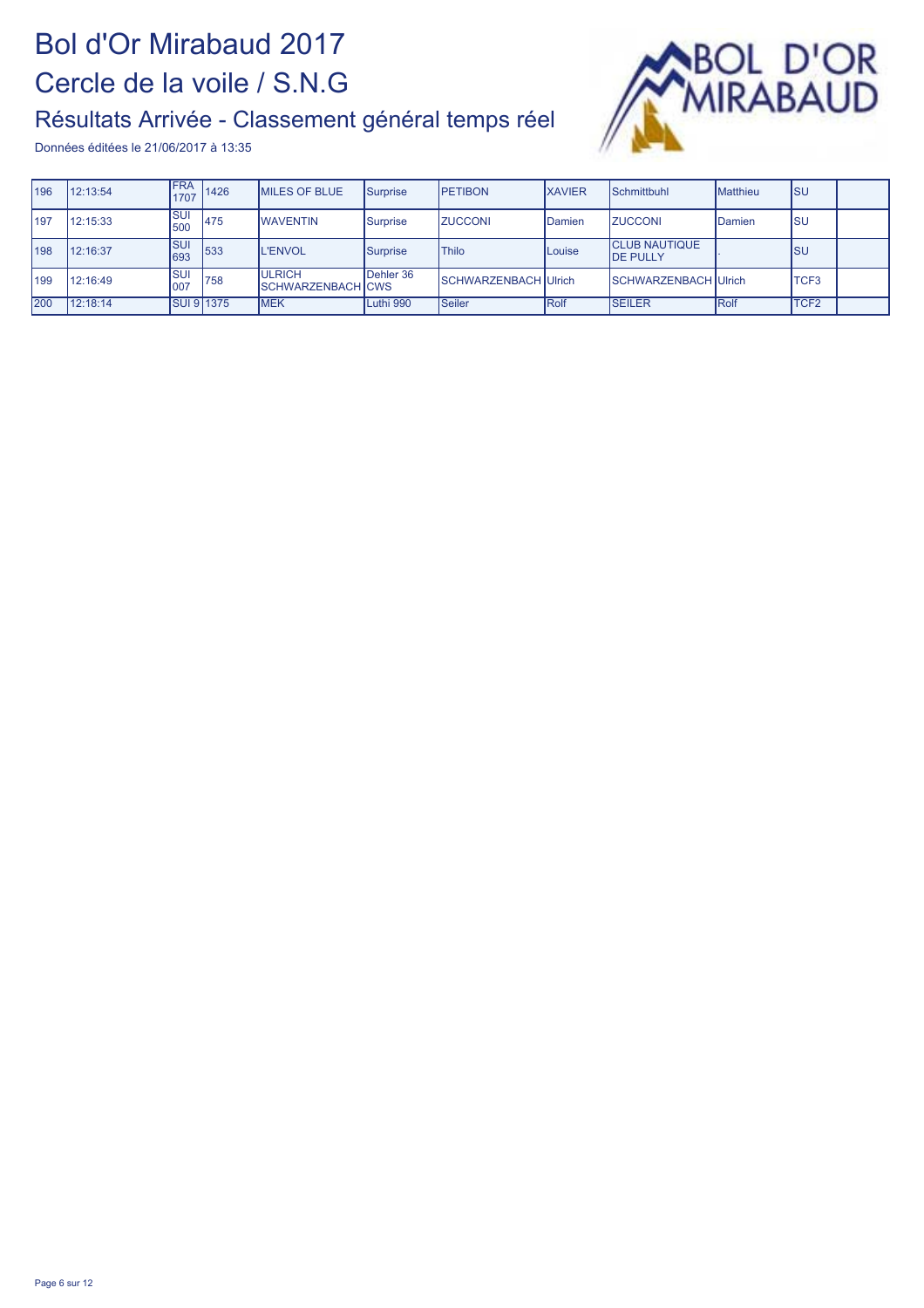

| Rang | <b>Temps</b> | N° voile         | $N^{\circ}$ de<br>certificat | Nom du bateau                                      | <b>Série</b>                   | <b>Nom</b><br>barreur       | Prénom<br>barreur | <b>Nom</b>                         | Prénom<br>propriétaire propriétaire |                                   | Classe Pénalité |
|------|--------------|------------------|------------------------------|----------------------------------------------------|--------------------------------|-----------------------------|-------------------|------------------------------------|-------------------------------------|-----------------------------------|-----------------|
| 201  | 12:19:15     | <b>FRA 1430</b>  | 8138                         | <b>MARQUISES 3</b>                                 | <b>Surprise</b>                | hautefaye                   | barbara           | hautefaye                          | barbara                             | SU                                |                 |
| 202  | 12:19:21     | <b>FRA 53</b>    | 1922                         | <b>IN EXTREMIS</b>                                 | $5.5M$ JI                      | Faucon                      | <b>Julien</b>     | Faucon                             | Julien                              | TCF4                              |                 |
| 203  | 12:20:34     | SUI <sub>6</sub> | 1867                         | <b>MARINS D'EAU DOUCE</b>                          | <b>Surprise</b>                | <b>EMMANUEL</b><br>LE GODEC | emmanuel          | <b>EMMANUEL</b><br><b>LE GODEC</b> | emmanuel                            | SU                                |                 |
| 204  | 12:20:51     | <b>FRA 048</b>   | 9213                         | <b>SEA REINE</b>                                   | Seascape<br>24                 | <b>COUTANT</b>              | François          | <b>COUTANT</b>                     | François                            | TCF <sub>3</sub>                  |                 |
| 205  | 12:20:57     | <b>SUI 921</b>   | 1885                         | <b>GRIS GRIS</b>                                   | <b>Surprise</b>                | Halter                      | Grégoire          | <b>Halter</b>                      | Grégoire                            | SU                                |                 |
| 206  | 12:21:17     | <b>SUI 723</b>   | 741                          | <b>SOFIES</b>                                      | <b>Surprise</b>                | Mayerat                     | Quentin           | <b>CER</b>                         | Centre<br>Entrainement SU<br>Regate |                                   |                 |
| 207  | 12:22:08     | <b>FRA 1508</b>  | 8134                         | <b>CHAVAGA</b>                                     | <b>Surprise</b>                | gachet                      | claude            | <b>GACHET</b>                      | claude                              | $\overline{\mathsf{S}\mathsf{U}}$ |                 |
| 208  | 12:22:54     | <b>FRA 1639</b>  | 1139                         | <b>IVALAU</b>                                      | <b>Surprise</b>                | Doerenbecher                | francis           | Doerenbecher                       | francis                             | $\overline{\text{SU}}$            |                 |
| 209  | 12:24:43     | <b>SUI 747</b>   | 59                           | <b>HINANO</b>                                      | <b>Surprise</b>                | <b>BRUNETTO</b>             |                   | Christophe   BRUNETTO              | Christophe                          | SU                                |                 |
| 210  | 12:25:37     | <b>SUI 006</b>   | 1118                         | <b>BIRKIBI</b>                                     | <b>Speed</b><br>Feet 18        | <b>Dixon</b>                | <b>Michael</b>    | <b>Dixon</b>                       | <b>Michael</b>                      | TCF4                              |                 |
| 211  | 12:25:55     | FRA 29535 1140   |                              | <b>SUPER JOSEPHINE</b>                             | Super<br><b>Câlin 7.50</b>     | <b>BEAUTEMPS Guy</b>        |                   | <b>BEAUTEMPS</b>                   | Guy                                 | TCF <sub>3</sub>                  |                 |
| 212  | 12:28:44     | <b>FRA 001</b>   | 1793                         | <b>NITROGLYCERINE</b>                              | Nitro 80                       | <b>Blanc Gonnet</b>         | <b>Patrick</b>    | <b>Blanc Gonnet</b>                | <b>Patrick</b>                      | TCF <sub>3</sub>                  |                 |
| 213  | 12:29:26     | <b>SUI 964</b>   | 295                          | CUST 4 - ECOLE DE RÉGATE<br>LAUSANNE               | Surprise                       | Roger                       | <b>Olivier</b>    | <b>CUST</b>                        | Ecole de<br>régate<br>Lausanne      | SU                                |                 |
| 214  | 12:30:16     | <b>SUI 104</b>   | 2013                         | <b>CAP HORN</b>                                    | Grand<br><b>Surprise</b>       | Prével                      | <b>Pierre</b>     | Prével                             | Pierre                              | <b>GS</b>                         |                 |
| 215  | 12:31:52     | <b>SUI 1802</b>  | 1483                         | <b>VIRUS</b>                                       | <b>Surprise</b>                | Kerrison                    | Raymond           | Kerrison                           | Raymond                             | $\overline{\mathsf{SU}}$          |                 |
| 216  | 12:32:40     | <b>SUI 39</b>    | 1314                         | <b>EXODUS</b>                                      | <b>Xyacht</b><br>362           | <b>KRUGER</b>               | Gaston            | <b>KRUGER</b>                      | Gaston                              | TCF <sub>3</sub>                  |                 |
| 217  | 12:35:25     | <b>SUI 25</b>    | 1959                         | <b>Stupefix</b>                                    | <b>Saphire</b><br><b>FM 27</b> | <b>Bachelard</b>            | Olivier           | <b>Bachelard</b>                   | <b>Olivier</b>                      | TCF <sub>3</sub>                  |                 |
| 218  | 12:36:08     | SUI <sub>2</sub> | 2137                         | <b>WINDWARD IV</b>                                 | Sélection<br>37                | Fornallaz                   | <b>Boris</b>      | Fornallaz                          | <b>Boris</b>                        | TCF <sub>2</sub>                  |                 |
| 219  | 12:37:17     | <b>SUI 531</b>   | 1020                         | <b>JAWA</b>                                        | <b>Surprise</b>                | Cartier                     | Caroline          | Cartier                            | Caroline                            | SU                                |                 |
| 220  | 12:37:20     | <b>SUI 408</b>   | 1245                         | <b>CHINOOK</b>                                     | <b>Surprise</b>                | Lieber                      | <b>Nicolas</b>    | <b>Dunant</b>                      | Christian                           | $\overline{\mathsf{s}\mathsf{u}}$ |                 |
| 221  | 12:39:59     | <b>SUI 141</b>   | 1689                         | <b>OCTOPUTZY</b>                                   | First 30                       | Willimann                   | Laurent           | Willimann                          | Laurent                             | TCF <sub>3</sub>                  |                 |
| 222  | 12:41:32     | <b>FRA 1588</b>  | 1105                         | <b>SURPRISE PARTY III</b>                          | <b>Surprise</b>                | <b>RILLIET</b>              | <b>Bénédict</b>   | <b>RILLIET</b>                     | <b>Bénédict</b>                     | SU                                |                 |
| 223  | 12:43:11     | <b>SUI 559</b>   | 100                          | <b>PSCHIIIT</b>                                    | <b>Surprise</b>                | <b>Stulz</b>                | Céline            | <b>Stulz</b>                       | Céline                              | $\overline{\mathsf{s}\mathsf{u}}$ |                 |
| 224  | 12:43:37     | <b>SUI 009</b>   | 1748                         | <b>VELOCISSIMA</b>                                 | <b>Onyx 850</b>                | <b>Christ</b>               | Roman             | <b>Christ</b>                      | Roman                               | TCF <sub>2</sub>                  |                 |
| 225  | 12:45:06     | <b>SUI 150</b>   | 618                          | <b>CHOCLAKE</b>                                    | <b>Surprise</b>                | Cailler                     | <b>Stanley</b>    | Cailler                            | <b>Stanley</b>                      | SU                                | 60 min.         |
| 226  | 12:46:27     | <b>SUI 653</b>   | 1329                         | <b>SATORI</b>                                      | <b>Surprise</b>                | Pitteloud                   | Dominique         | <b>Bosshart</b>                    | Willi                               | $\overline{\mathsf{s}\mathsf{u}}$ |                 |
| 227  | 12:46:45     | <b>SUI 24116</b> | 8126                         | <b>BELLAVITA</b>                                   | Este 24                        | Taiana                      | Filippo           | Taiana                             | Filippo                             | TCF <sub>3</sub>                  |                 |
| 228  | 12:47:17     | <b>SUI 745</b>   | 2156                         | <b>ECOLE DE VOILE SNR</b>                          | <b>Surprise</b>                | <b>Baron</b>                | Sylvain           | <b>Baron</b>                       | Sylvain                             | <b>SU</b>                         |                 |
| 229  | 12:47:48     | <b>FRA 42322</b> | 8136                         | <b>DEPHI</b>                                       | <b>Surprise</b>                | <b>SOL</b>                  | Philippe          | <b>SOL</b>                         | Philippe                            | $\overline{\mathsf{s}\mathsf{u}}$ |                 |
| 230  | 12:48:27     | <b>SUI 972</b>   | 1942                         | <b>NONAME</b>                                      | <b>Surprise</b>                | Mignot                      | Claude            | Mignot                             | Claude                              | $\overline{\mathsf{SU}}$          |                 |
| 231  | 12:49:02     | <b>SUI 978</b>   | 122                          | <b>CUST 3 - ECOLE DE RÉGATE</b><br><b>LAUSANNE</b> | <b>Surprise</b>                | Vermeille                   | Laurent           | <b>CUST</b>                        | - Ecole de<br>régate<br>Lausanne    | lsu                               |                 |
| 232  | 12:49:21     | <b>FRA 8007</b>  | 1834                         | <b>VITE</b>                                        | Code 8                         | <b>Vittet</b>               | Serge             | <b>Vittet</b>                      | Serge                               | TCF <sub>2</sub>                  |                 |
| 233  | 12:49:51     | <b>SUI 10</b>    | 341                          | <b>NESSIE</b>                                      | X312                           | <b>Birrer</b>               | <b>Thomas</b>     | <b>Birrer</b>                      | Manfred                             | TCF3                              |                 |
| 234  | 12:50:02     | <b>SUI 441</b>   | 1517                         | <b>HYDROMEL</b>                                    | <b>Surprise</b>                | Henry                       | Mélanie           | Henry                              | Mélanie                             | SU                                |                 |
| 235  | 12:53:27     | <b>SUI 518</b>   | 1660                         | <b>SKYRIM</b>                                      | <b>Surprise</b>                | Fabre                       | <b>Nicolas</b>    | Fabre                              | <b>Nicolas</b>                      | $\overline{\text{SU}}$            |                 |
| 236  | 12:54:42     | <b>SUI 2084</b>  | 263                          | <b>JAISALMER</b>                                   | Banner 33 HUBER                |                             | <b>STEFAN</b>     | <b>HUBER</b>                       | <b>STEFAN</b>                       | TCF <sub>3</sub>                  |                 |
| 237  | 12:55:42     | <b>SUI 71</b>    | 689                          | <b>ANTHEA</b>                                      | Sélection<br>37                | <b>BIERI</b>                | Roland            | <b>BIERI</b>                       | Roland                              | TCF3                              |                 |
| 238  | 12:56:40     | <b>SUI 02</b>    | 9065                         | <b>MAGIC</b>                                       | Modulo 93 champion             |                             | rene              | <b>CHAMPION</b>                    | rené                                | TCF <sub>2</sub>                  |                 |
| 239  | 12:57:06     | FRA 37931 8133   |                              | DR FEELGOOD                                        | Speed<br>Feet 18               | <b>CORVEC</b>               | <b>BRUNO</b>      | <b>CORVEC</b>                      | <b>BRUNO</b>                        | TCF4                              |                 |
| 240  | 12:57:53     | <b>SUI 562</b>   | 1125                         | <b>COQUELICOT</b>                                  | Surprise                       | Pellan                      | Pierre            | Fallot                             | Alain                               | SU                                |                 |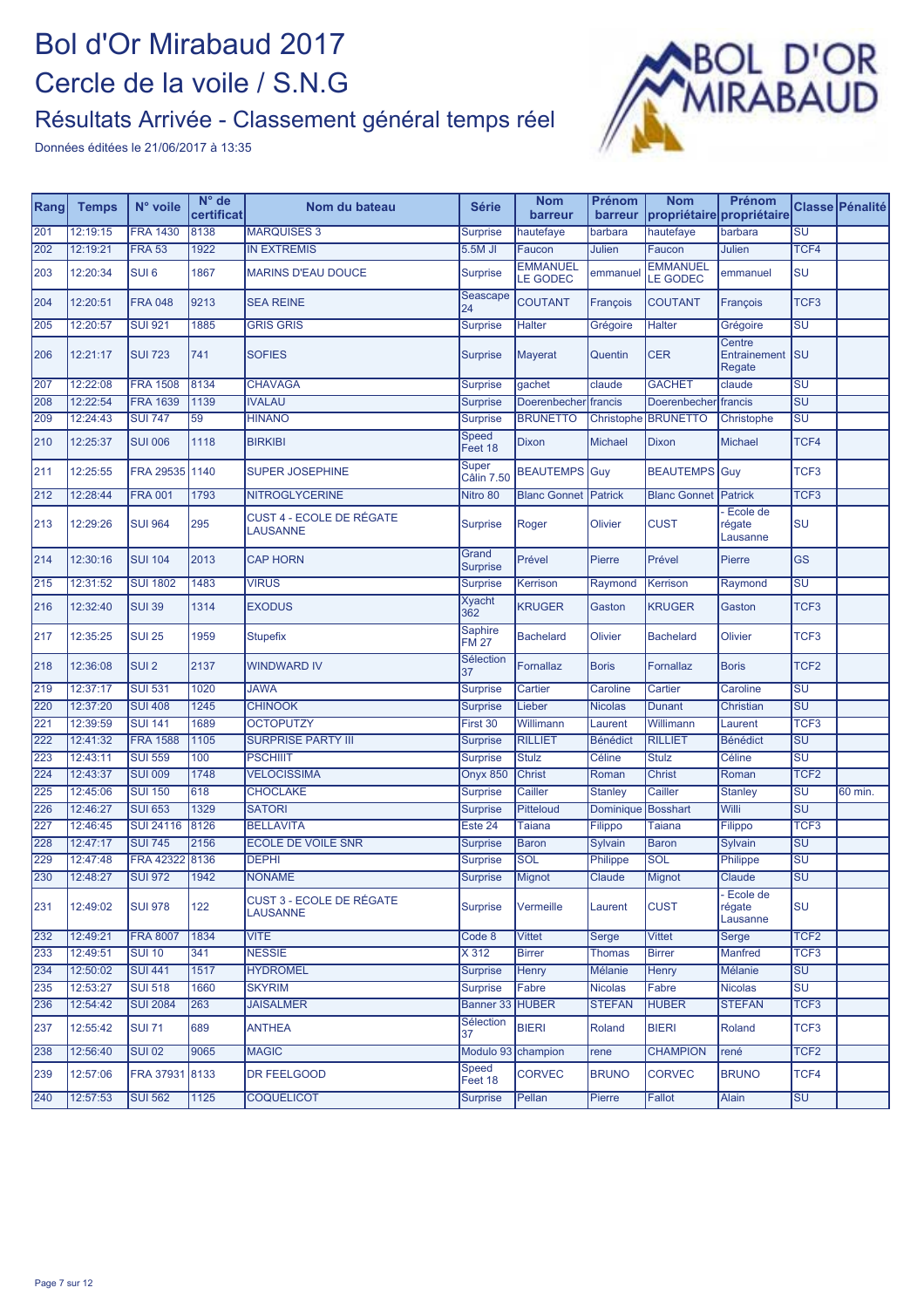

| Rang             | <b>Temps</b> | N° voile         | $N^{\circ}$ de<br>certificat | Nom du bateau                                      | <b>Série</b>              | <b>Nom barreur</b>                 | <b>Prénom</b><br>barreur      | <b>Nom</b><br>propriétaire                                          | <b>Prénom</b><br>propriétaire      |                                   | Classe Pénalité |
|------------------|--------------|------------------|------------------------------|----------------------------------------------------|---------------------------|------------------------------------|-------------------------------|---------------------------------------------------------------------|------------------------------------|-----------------------------------|-----------------|
| 241              | 12:58:42     | FRA 15710        | 747                          | <b>ILLICO TI VITTI TEAM</b>                        | <b>747 One</b><br>Design  | <b>LEONE</b>                       | <b>Salvatore</b><br>Christian | <b>LEONE</b>                                                        | <b>Salvatore</b><br>Christian      | TCF3                              |                 |
| 242              | 12:59:04     | <b>SUI 990</b>   | 1868                         | COLLÈGE DU LÉMAN 2                                 | <b>Surprise</b>           | <b>Delaloye</b>                    | Benjamin                      | Collège du<br>Léman                                                 | CdLsailing                         | <b>SU</b>                         |                 |
| 243              | 13:00:03     | <b>SUI 378</b>   | 1863                         | <b>L'ENVOL 2</b>                                   | <b>Surprise</b>           | de gennes                          | benjamin                      | Club nautique<br>Pully                                              | <b>CNP</b>                         | SU                                |                 |
| 244              | 13:00:39     | <b>SUI 157</b>   | 9144                         | <b>ALBIORIX</b>                                    | X 34                      | <b>BUCHI</b>                       | <b>Mathias</b>                | <b>BUCHI</b>                                                        | <b>Mathias</b>                     | <b>NJ</b>                         |                 |
| $\overline{245}$ | 13:01:25     | <b>SUI 118</b>   | 1918                         | <b>JOUFFLU</b>                                     | 6.50 m SI                 | <b>Brunet</b>                      | Julien                        | <b>Brunet</b>                                                       | Jean-Luc                           | TCF <sub>3</sub>                  |                 |
| 246              | 13:05:02     | <b>SUI 7625</b>  | 1080                         | <b>CHASSE SPLEEN</b>                               | Projection<br>762         | Sancosme                           | <b>Manuel</b>                 | Sancosme                                                            | Manuel                             | TCF3                              |                 |
| 247              | 13:06:41     | <b>SUI 672</b>   | 1853                         | <b>PEPS</b>                                        | <b>Surprise</b>           | Weber                              | <b>Sandrine</b>               | Weber                                                               | <b>Sandrine</b>                    | $\overline{\mathsf{S}\mathsf{U}}$ |                 |
| 248              | 13:07:00     | <b>SUI 708</b>   | 2182                         | Zio                                                | <b>Surprise</b>           | <b>VOGEL</b>                       | Arne                          | <b>VOGEL</b>                                                        | Arne                               | $\overline{\text{SU}}$            |                 |
| 249              | 13:08:19     | <b>SUI 78</b>    | 168                          | <b>DIABLO</b>                                      | <b>JOKER</b>              | <b>Bugna</b>                       | <b>Simon</b>                  | <b>Bugna</b>                                                        | Jacques                            | TCF3                              |                 |
| 250              | 13:11:44     | <b>SUI 1309</b>  | 2136                         | <b>FURIOSA</b>                                     | X-Yacht<br>312            | Orlando                            | Andrea                        | Orlando                                                             | Andrea                             | TCF3                              |                 |
| 251              | 13:13:07     | <b>SUI 395</b>   | 9074                         | <b>J-SUI</b>                                       | J/80                      | <b>WINTELER</b>                    | <b>Marc</b>                   | <b>WINTELER</b>                                                     | <b>Marc</b>                        | TCF <sub>3</sub>                  |                 |
| 252              | 13:13:44     | <b>SUI 2338</b>  | 660                          | <b>DAPHNIS</b>                                     | Dehler 36<br><b>CWS</b>   | <b>Bleicken</b>                    | Peter                         | <b>Bleicken</b>                                                     | Peter                              | TCF <sub>3</sub>                  |                 |
| 253              | 13:15:22     | <b>SUI 957</b>   | 1917                         | <b>ANANDA</b>                                      | <b>Surprise</b>           | Christophel                        | Roland                        | Christophel                                                         | Roland                             | SU                                |                 |
| 254              | 13:15:47     | <b>SUI 759</b>   | 1798                         | <b>LUC VOILE - FORUM EPFL</b>                      | Surprise                  | <b>PLA</b>                         | Ireneu                        | <b>PLA</b>                                                          | Ireneu                             | $\overline{\mathsf{S}\mathsf{U}}$ | 60 min.         |
| 255              | 13:15:58     | <b>SUI 7503</b>  | 1913                         | <b>KALALU</b>                                      | epgc 747<br>one<br>design | <b>Naef</b>                        | Damien                        | <b>Naef</b>                                                         | Damien                             | TCF <sub>3</sub>                  |                 |
| 256              | 13:18:24     | <b>SUI 570</b>   | 667                          | <b>MOTUS</b>                                       | $\times 99$               | <b>HARTMANN</b>                    | Jelle                         | <b>HARTMANN</b>                                                     | Jelle                              | TCF <sub>3</sub>                  |                 |
| 257              | 13:18:40     | <b>SUI 631</b>   | 2096                         | LUC VOILE - FORUM EPFL 2                           | <b>Surprise</b>           | <b>Breitenmoser</b>                | Adrian                        | LUC                                                                 | Voile                              | SU                                |                 |
| 258              | 13:19:12     | FRA 37410 2152   |                              | <b>SPEEDY GONZALES</b>                             | <b>Speed</b><br>Feet 18   | <b>GIARD</b>                       | <b>PHILIPPE</b>               | <b>GIARD</b>                                                        | <b>PHILIPPE</b>                    | TCF4                              |                 |
| 259              | 13:19:28     | <b>SUI 435</b>   | 2092                         | LÉMAN SUR MER                                      | <b>Surprise</b>           | <b>QUIRI</b>                       | Aurélien                      | <b>FALLOT</b>                                                       | <b>Alain</b>                       | <b>SU</b>                         |                 |
| 260              | 13:22:03     | SUI <sub>2</sub> | 9063                         | <b>LA SICILIENNE</b>                               | Feeling<br>1100           | <b>OLIVIER</b>                     | Jeremy                        | <b>OLIVIER</b>                                                      | Jeremy                             | NJ                                |                 |
| 261              | 13:22:15     | <b>SUI 470</b>   | 201                          | <b>FARU</b>                                        | <b>Surprise</b>           | Costa                              | <b>Antoine</b>                | <b>CNM</b>                                                          | <b>Club</b><br>Nautique<br>Morgien | <b>SU</b>                         |                 |
| 262              | 13:23:23     | <b>SUI 727</b>   | 1920                         | ÉCLIPSE DE LUNE                                    | <b>Surprise</b>           | <b>Bachmann</b><br><b>Hunziker</b> | Karin                         | <b>Bachmann</b><br>Hunziker                                         | Karin                              | <b>SU</b>                         |                 |
| 263              | 13:24:46     | <b>SUI 524</b>   | 15                           | <b>MIRABAUD 4</b>                                  | Surprise                  | Gingrich                           | Mark                          | <b>S.N.G.</b>                                                       | <b>Surprises</b><br>Mirabaud       | <b>SU</b>                         |                 |
| 264              | 13:27:23     | <b>SUI 379</b>   | 832                          | <b>CUST 1 - ECOLE DE RÉGATE</b><br><b>LAUSANNE</b> | <b>Surprise</b>           | <b>Barone</b>                      | Giandomenico CUST             |                                                                     | Ecole de<br>régate<br>Lausanne     | <b>SU</b>                         |                 |
| 265              | 13:27:28     | <b>SUI 611</b>   | 1151                         | <b>ÇA N'EXISTE PAS</b>                             | Surprise                  | Graser                             | <b>Dieter</b>                 | Graser                                                              | <b>Dieter</b>                      | SU                                |                 |
| 266              | 13:29:41     | <b>SUI 2095</b>  | 794                          | <b>POP CORN</b>                                    | $\times 95$               | Pfirter                            | <b>Pierre-Yves</b>            | Pfirter                                                             | Georges                            | TCF <sub>3</sub>                  |                 |
| 267              | 13:30:00     | <b>FRA 1651</b>  | 1886                         | <b>SPIRIT OF BALLY 2</b>                           | <b>Surprise</b>           | Séchaud                            | <b>Nick</b>                   | kieffer                                                             | henri                              | $\overline{\mathsf{S}}\mathsf{U}$ |                 |
| 268              | 13:30:17     | <b>SUI 156</b>   | 9078                         | 4 ZIGS                                             | Surprise                  | <b>BORDIER</b>                     | Dominique                     | <b>BORDIER</b>                                                      | Dominique                          | SU                                |                 |
| 269              | 13:31:01     | <b>FRA 69</b>    | 206                          | <b>LA RIOULE</b>                                   | <b>Tetras</b>             | <b>DEVILLE</b>                     | Hugo                          | Association                                                         | La Rioule                          | TCF <sub>2</sub>                  |                 |
| 270              | 13:31:13     | <b>FRA 26</b>    | 149                          | <b>PETER PAN</b>                                   | Sprint 95                 | <b>Dekerle</b>                     | <b>Benoit</b>                 | <b>Dekerle</b>                                                      | <b>Benoit</b>                      | TCF <sub>3</sub>                  |                 |
| 271              | 13:34:20     | <b>SUI 465</b>   | 123                          | <b>CORTO</b>                                       | <b>Surprise</b>           | Mayor                              | Jacques                       | Mayor                                                               | Jacques                            | SU                                |                 |
| 272              | 13:34:26     | <b>SUI 5000</b>  | 257                          | <b>AKVA SELZER</b>                                 | Proto                     | Boy                                | Fréderic                      | Boy                                                                 | Fréderic                           | TCF <sub>3</sub>                  |                 |
| 273              | 13:34:46     | <b>SUI 230</b>   | 395                          | <b>MIC MAC</b>                                     | Surprise                  | boileau                            | thierry                       | <b>CERN</b>                                                         | Yachting Club SU                   |                                   | 60 min.         |
| 274              | 13:38:49     | SUI <sub>2</sub> | 8139                         | <b>DEMOISELLE</b>                                  | saphire 27 Müller         |                                    | Daniel                        | <b>SAILCOM</b><br><b>BOAT</b><br><b>SHARING</b><br><b>COMMUNITY</b> | c/o Peter<br>Camenzind             | TCF3                              |                 |
| 275              | 13:39:36     | <b>SUI 644</b>   | 891                          | <b>MC'ONE</b>                                      | <b>Surprise</b>           | <b>Macheret</b>                    | Frédéric                      | <b>Macheret</b>                                                     | Frédéric                           | $\overline{\text{SU}}$            |                 |
| 276              | 13:39:55     | FRA 75178 9178   |                              | <b>CYVGL ONE</b>                                   |                           | <b>GLASS</b>                       | <b>ERIC</b>                   | <b>GLASS</b>                                                        | Eric                               | TCF <sub>3</sub>                  |                 |
| 277              | 13:41:03     | <b>SUI 677</b>   | 1732                         | <b>SARRASIN</b>                                    | Surprise                  | Landolt                            | Jean-François                 | Landolt                                                             | François                           | SU                                |                 |
| 278              | 13:42:28     | <b>SUI 117</b>   | 709                          | TONNERRE DU CRÉTACÉ                                | Sprint 95                 | <b>Blatti</b>                      | Joris                         | Berset                                                              | Marc                               | TCF <sub>3</sub>                  |                 |
| 279              | 13:42:30     | <b>SUI 962</b>   | 1395                         | <b>PATRIST</b>                                     | <b>Surprise</b>           | <b>PETITPIERRE</b>                 | Franck                        | <b>PETITPIERRE</b>                                                  | Franck                             | SU                                |                 |
| 280              | 13:46:10     | <b>SUI 297</b>   | 529                          | <b>AD HOC</b>                                      | <b>Surprise</b>           | Dubois-Ferrière                    | Henri                         | Dubois-Ferrière Henri                                               |                                    | $\overline{\text{SU}}$            |                 |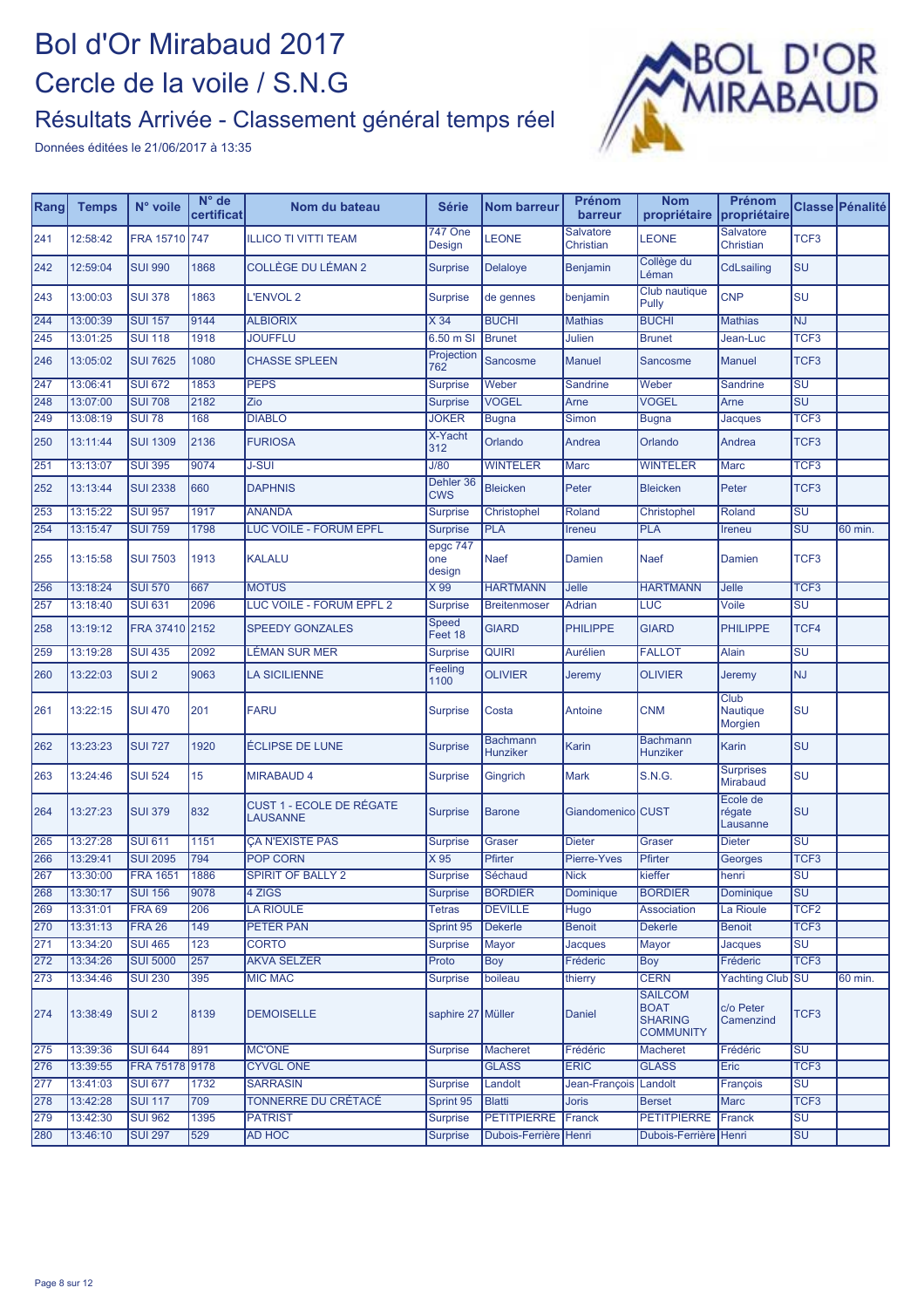

| Janneau<br><b>NJ</b><br>13:47:38<br>Z <sub>1</sub><br>9167<br>Cyril<br>281<br><b>HONOR FIDELITAS</b><br><b>Marini</b><br><b>MARINI</b><br><b>Richard</b><br><b>Sunshine</b><br><b>FRA 151</b><br><b>SIMON</b><br><b>ALAIN</b><br>TCF4<br>13:48:48<br>1180<br><b>DIE MAUS</b><br><b>PIERRE</b><br><b>FAURIE</b><br>282<br>fun<br><b>FRA</b><br><b>SUI 372</b><br>1307<br>37°2<br>283<br>13:48:59<br>Marie-Claude<br>Marie-Claude<br><b>SU</b><br><b>Surprise</b><br><b>Cialente</b><br>Cialente<br><b>OCEANIS</b><br>RESNIKOFF Françoise<br><b>NJ</b><br>13:50:00<br><b>SUI 361</b><br>9003<br><b>OCEAN</b><br><b>RESNIKOFF</b><br>284<br>Françoise<br>361<br><b>FRA 1699</b><br>261<br><b>SUSPENS</b><br>TCF <sub>3</sub><br>13:50:15<br><b>LOVE AGAIN</b><br><b>Nicolas</b><br>285<br><b>Berthet</b><br><b>Nicolas</b><br><b>Berthet</b><br>c/o Gamper<br>SU<br>HOP-LÀ!<br>13:50:18<br><b>SUI 335</b><br>398<br><b>Marius</b><br>60 min.<br>286<br><b>Surprise</b><br>Gamper<br>Calero<br><b>Marius</b><br><b>FRA 1002</b><br>1079<br><b>ANISÉE</b><br><b>DELAMARE</b><br>$\overline{\mathsf{S}\mathsf{U}}$<br>287<br>13:51:35<br><b>DELAMARE</b><br><b>Surprise</b><br>tanguy<br>tanguy<br>13:53:15<br><b>FRA 21864</b><br>1659<br><b>AVEL</b><br>TCF <sub>3</sub><br>288<br>helium<br>Raymond<br><b>Gilles</b><br>Raymond<br>Gilles<br>13:53:59<br><b>SUI 381</b><br><b>CHRISTELLE</b><br>X 99<br>TCF <sub>3</sub><br>51<br>Fabien<br>Fabien<br>289<br>Ducommun<br>Ducommun<br>13:54:11<br><b>SUI 601</b><br>721<br><b>RINGLE</b><br>Paul<br><b>LUEDTKE</b><br>Paul<br>$\overline{\mathsf{SU}}$<br>290<br><b>LUEDTKE</b><br><b>Surprise</b><br>Pierre<br>Pierre<br>SU<br>60 min.<br>291<br>13:56:15<br><b>SUI 656</b><br>1057<br><b>NELSON</b><br><b>Surprise</b><br><b>KLEMM</b><br><b>KLEMM</b><br>Richard<br><b>Richard</b><br>292<br>13:57:14<br>Z 1198<br>1694<br><b>AS DE COEUR</b><br>Frédéric<br>Frédéric<br>TCF <sub>3</sub><br><b>Hiltbrand</b><br><b>Hiltbrand</b><br><b>Macareux</b><br><b>Surprises</b><br>SU<br>293<br>13:58:16<br><b>SUI 742</b><br>1513<br><b>MIRABAUD 2</b><br><b>Surprise</b><br><b>Hersche</b><br><b>Daniel</b><br><b>S.N.G.</b><br>Mirabaud<br>$\overline{\mathsf{SU}}$<br>294<br>13:58:29<br><b>SUI 349</b><br>8129<br><b>MONHEGAN</b><br><b>Surprise</b><br><b>Thorens</b><br>Olivier<br><b>Thorens</b><br><b>Bernard</b><br>Speed<br>TCF4<br>13:58:59<br><b>FRA 37479</b><br>8094<br>PIU VELOCE<br><b>DURET</b><br>Pierre<br><b>DURET</b><br>Pierre<br>295<br>Feet 18<br>Aphrodite<br>1992<br>TCF <sub>3</sub><br>14:00:43<br><b>SUI 409</b><br><b>BELLE AMIE</b><br>Contini<br><b>Gabriel</b><br>Contini<br>Gabriel<br>296<br>101<br>14:01:18<br><b>SUI 312</b><br>1172<br><b>VAEA</b><br>SU<br>297<br>Reubi<br>Olivier<br>Reubi<br>Olivier<br><b>Surprise</b><br>134<br>14:01:35<br>$SUI$ 1<br>POGO 8.5 Buntschu<br>TCF <sub>3</sub><br>298<br><b>LA MARINE MORGAN</b><br><b>Marc</b><br><b>Marc</b><br><b>Buntschu</b><br>14:02:15<br><b>SUI 654</b><br>1017<br>$\overline{\mathsf{S}}\mathsf{U}$<br>299<br>LA RIVALE 3<br>Surprise<br><b>Pictet</b><br>Olivier<br><b>Pictet</b><br>Olivier<br>14:03:39<br><b>FRA 1090</b><br>1926<br><b>SYLVENT</b><br>SU<br>300<br><b>Surprise</b><br>Guigon<br>sylvie<br>Guigon<br>sylvie<br><b>SNG</b><br>$\overline{\text{SU}}$<br><b>SUI 525</b><br><b>MIRABAUD CICR 1</b><br><b>JAVIER</b><br>301<br>14:05:31<br>16<br><b>Surprise</b><br><b>CORDOBA</b><br><b>SNG</b><br>Ecole de<br>CUST 2 - Equipage Yacht Club de<br><b>SU</b><br><b>SUI 632</b><br>118<br><b>CUST</b><br>302<br>14:07:14<br><b>Surprise</b><br>régate<br>France<br>Lausanne<br>FRA 18684 1903<br>Louis-Philippe TCF3<br>303<br>14:07:54<br><b>MAÎTRE EDGAR</b><br>Este 24<br>Louis-Philippe<br>Delorme<br><b>Delorme</b><br>TCF <sub>3</sub><br>14:08:23<br><b>SUI 10</b><br>1944<br><b>CAROLINE</b><br>$Xc-35$<br>304<br>Ducommun<br><b>Jacques</b><br>Ducommun<br><b>Jacques</b><br>TCF4<br>14:09:07<br><b>SUI 3037</b><br>267<br><b>5 ÈME ELÉMENT</b><br>J/24<br>305<br>Fallot<br><b>Martine</b><br><b>Bodmer</b><br>Alexandre<br><b>SUI 957</b><br>1571<br>$\overline{\text{SU}}$<br>306<br>14:10:07<br>DOCEVENT ALLEGRETTO<br><b>Surprise</b><br><b>Schoettker</b><br><b>Patrick</b><br><b>Patrick</b><br><b>Schoettker</b><br><b>HANSE</b><br><b>NJ</b><br>9002<br><b>BLUE BOLÉRO</b><br>307<br>14:11:26<br><b>SUI 90</b><br><b>FISCHER</b><br><b>Urs Peter</b><br><b>FISCHER</b><br>Urs Peter<br>411<br>LongVent<br>14:12:41<br><b>SUI 44</b><br>1639<br><b>HELICORNE</b><br><b>Fuchs</b><br><b>Nicolas</b><br><b>Fuchs</b><br>TCF <sub>3</sub><br>308<br><b>Nicolas</b><br>40<br><b>HARLEY</b><br>$\overline{\mathsf{SU}}$<br>14:13:38<br><b>SUI 947</b><br>2142<br>Ralph<br>309<br><b>Surprise</b><br>Scharwath<br>Scharwath<br>Ralph<br>14:13:48<br><b>FRA 933</b><br>2178<br><b>LICORNE III</b><br><b>Jean Marc</b><br>$\overline{\text{SU}}$<br>310<br><b>Jean Marc</b><br><b>Surprise</b><br><b>Blondeau</b><br><b>Blondeau</b><br>311<br>14:14:24<br>SUI 9<br>1801<br><b>JOANA</b><br>SUSPENS   Du Pasquier   Stéphane<br>Du Pasquier<br>Stéphane<br>TCF <sub>3</sub><br><b>SUI 17</b><br>190<br><b>PIPS</b><br>Hanse 292 Schoeni<br>TCF4<br>312<br>14:14:31<br><b>Patrick</b><br>Pierre<br><b>Mischler</b><br>SUSPENS KAPLUN<br>TCF <sub>3</sub><br>14:14:56<br><b>SUI 119</b><br>1754<br><b>KAPLUN</b><br>313<br><b>BLUE PEARL</b><br>Marc<br>Marc<br>Jeanneau<br>Sun<br>Z <sub>5</sub><br>9091<br><b>ARAWAK</b><br><b>CURTY</b><br><b>CURTY</b><br><b>NJ</b><br>314<br>14:15:08<br>Philip<br>Philip<br><b>Odyssey</b><br>409<br>Daydream<br>Jenni<br>SUI <sub>2</sub><br>1940<br><b>MARGO</b><br>Martin<br><b>Martin</b><br>TCF <sub>3</sub><br>315<br>14:16:11<br>Jenni<br>300<br><b>Speed</b><br>FRA 37714 2112<br>TCF4<br>14:16:14<br><b>EUFYTOSE</b><br>Jano<br><b>Denis</b><br>Jano<br><b>Denis</b><br>316<br>Feet 18<br>VAN<br><b>NJ</b><br>9016<br>14:18:18<br><b>SUI 635</b><br><b>BÉLOUGA</b><br><b>Surprise</b><br>Edgar<br><b>VAN NUNEN</b><br>Edgar<br>317<br><b>NUNEN</b><br>1147<br><b>BLANC</b><br>TCF4<br>14:18:40<br><b>FRA 003</b><br>318<br>scotch<br>coursieres<br>coursieres<br>xavier<br>xavier<br>First<br>TCF <sub>3</sub><br>319<br>14:19:05<br><b>SUI 4160</b><br>1161<br><b>ALCALIMA</b><br>Marc<br><b>Hausheer</b><br>Hausheer<br>Marc<br>Class 8<br><b>DOURGI</b><br>SU<br>14:19:16<br><b>SUI 931</b><br>1929<br>320<br><b>Surprise</b><br>Lablanquie<br>Frederic<br>Lablanquie<br>Frederic | Rang | <b>Temps</b> | N° voile | $N^{\circ}$ de<br>certificat | Nom du bateau | <b>Série</b> | <b>Nom</b><br>barreur | <b>Prénom</b><br>barreur | <b>Nom</b> | Prénom<br>propriétaire propriétaire | <b>Classe Pénalité</b> |
|----------------------------------------------------------------------------------------------------------------------------------------------------------------------------------------------------------------------------------------------------------------------------------------------------------------------------------------------------------------------------------------------------------------------------------------------------------------------------------------------------------------------------------------------------------------------------------------------------------------------------------------------------------------------------------------------------------------------------------------------------------------------------------------------------------------------------------------------------------------------------------------------------------------------------------------------------------------------------------------------------------------------------------------------------------------------------------------------------------------------------------------------------------------------------------------------------------------------------------------------------------------------------------------------------------------------------------------------------------------------------------------------------------------------------------------------------------------------------------------------------------------------------------------------------------------------------------------------------------------------------------------------------------------------------------------------------------------------------------------------------------------------------------------------------------------------------------------------------------------------------------------------------------------------------------------------------------------------------------------------------------------------------------------------------------------------------------------------------------------------------------------------------------------------------------------------------------------------------------------------------------------------------------------------------------------------------------------------------------------------------------------------------------------------------------------------------------------------------------------------------------------------------------------------------------------------------------------------------------------------------------------------------------------------------------------------------------------------------------------------------------------------------------------------------------------------------------------------------------------------------------------------------------------------------------------------------------------------------------------------------------------------------------------------------------------------------------------------------------------------------------------------------------------------------------------------------------------------------------------------------------------------------------------------------------------------------------------------------------------------------------------------------------------------------------------------------------------------------------------------------------------------------------------------------------------------------------------------------------------------------------------------------------------------------------------------------------------------------------------------------------------------------------------------------------------------------------------------------------------------------------------------------------------------------------------------------------------------------------------------------------------------------------------------------------------------------------------------------------------------------------------------------------------------------------------------------------------------------------------------------------------------------------------------------------------------------------------------------------------------------------------------------------------------------------------------------------------------------------------------------------------------------------------------------------------------------------------------------------------------------------------------------------------------------------------------------------------------------------------------------------------------------------------------------------------------------------------------------------------------------------------------------------------------------------------------------------------------------------------------------------------------------------------------------------------------------------------------------------------------------------------------------------------------------------------------------------------------------------------------------------------------------------------------------------------------------------------------------------------------------------------------------------------------------------------------------------------------------------------------------------------------------------------------------------------------------------------------------------------------------------------------------------------------------------------------------------------------------------------------------------------------------------------------------------------------------------------------------------------------------------------------------------------------------------------------------------------------------------------------------------------------------------------------------------------------------------------------------------------------------------------------------------------------------------------------------------------------------------------------------------------------------------------------------------------------------------------------------------------------------------------------------------------------------------------------------------------------------------------------------|------|--------------|----------|------------------------------|---------------|--------------|-----------------------|--------------------------|------------|-------------------------------------|------------------------|
|                                                                                                                                                                                                                                                                                                                                                                                                                                                                                                                                                                                                                                                                                                                                                                                                                                                                                                                                                                                                                                                                                                                                                                                                                                                                                                                                                                                                                                                                                                                                                                                                                                                                                                                                                                                                                                                                                                                                                                                                                                                                                                                                                                                                                                                                                                                                                                                                                                                                                                                                                                                                                                                                                                                                                                                                                                                                                                                                                                                                                                                                                                                                                                                                                                                                                                                                                                                                                                                                                                                                                                                                                                                                                                                                                                                                                                                                                                                                                                                                                                                                                                                                                                                                                                                                                                                                                                                                                                                                                                                                                                                                                                                                                                                                                                                                                                                                                                                                                                                                                                                                                                                                                                                                                                                                                                                                                                                                                                                                                                                                                                                                                                                                                                                                                                                                                                                                                                                                                                                                                                                                                                                                                                                                                                                                                                                                                                                                                                                                                                    |      |              |          |                              |               |              |                       |                          |            |                                     |                        |
|                                                                                                                                                                                                                                                                                                                                                                                                                                                                                                                                                                                                                                                                                                                                                                                                                                                                                                                                                                                                                                                                                                                                                                                                                                                                                                                                                                                                                                                                                                                                                                                                                                                                                                                                                                                                                                                                                                                                                                                                                                                                                                                                                                                                                                                                                                                                                                                                                                                                                                                                                                                                                                                                                                                                                                                                                                                                                                                                                                                                                                                                                                                                                                                                                                                                                                                                                                                                                                                                                                                                                                                                                                                                                                                                                                                                                                                                                                                                                                                                                                                                                                                                                                                                                                                                                                                                                                                                                                                                                                                                                                                                                                                                                                                                                                                                                                                                                                                                                                                                                                                                                                                                                                                                                                                                                                                                                                                                                                                                                                                                                                                                                                                                                                                                                                                                                                                                                                                                                                                                                                                                                                                                                                                                                                                                                                                                                                                                                                                                                                    |      |              |          |                              |               |              |                       |                          |            |                                     |                        |
|                                                                                                                                                                                                                                                                                                                                                                                                                                                                                                                                                                                                                                                                                                                                                                                                                                                                                                                                                                                                                                                                                                                                                                                                                                                                                                                                                                                                                                                                                                                                                                                                                                                                                                                                                                                                                                                                                                                                                                                                                                                                                                                                                                                                                                                                                                                                                                                                                                                                                                                                                                                                                                                                                                                                                                                                                                                                                                                                                                                                                                                                                                                                                                                                                                                                                                                                                                                                                                                                                                                                                                                                                                                                                                                                                                                                                                                                                                                                                                                                                                                                                                                                                                                                                                                                                                                                                                                                                                                                                                                                                                                                                                                                                                                                                                                                                                                                                                                                                                                                                                                                                                                                                                                                                                                                                                                                                                                                                                                                                                                                                                                                                                                                                                                                                                                                                                                                                                                                                                                                                                                                                                                                                                                                                                                                                                                                                                                                                                                                                                    |      |              |          |                              |               |              |                       |                          |            |                                     |                        |
|                                                                                                                                                                                                                                                                                                                                                                                                                                                                                                                                                                                                                                                                                                                                                                                                                                                                                                                                                                                                                                                                                                                                                                                                                                                                                                                                                                                                                                                                                                                                                                                                                                                                                                                                                                                                                                                                                                                                                                                                                                                                                                                                                                                                                                                                                                                                                                                                                                                                                                                                                                                                                                                                                                                                                                                                                                                                                                                                                                                                                                                                                                                                                                                                                                                                                                                                                                                                                                                                                                                                                                                                                                                                                                                                                                                                                                                                                                                                                                                                                                                                                                                                                                                                                                                                                                                                                                                                                                                                                                                                                                                                                                                                                                                                                                                                                                                                                                                                                                                                                                                                                                                                                                                                                                                                                                                                                                                                                                                                                                                                                                                                                                                                                                                                                                                                                                                                                                                                                                                                                                                                                                                                                                                                                                                                                                                                                                                                                                                                                                    |      |              |          |                              |               |              |                       |                          |            |                                     |                        |
|                                                                                                                                                                                                                                                                                                                                                                                                                                                                                                                                                                                                                                                                                                                                                                                                                                                                                                                                                                                                                                                                                                                                                                                                                                                                                                                                                                                                                                                                                                                                                                                                                                                                                                                                                                                                                                                                                                                                                                                                                                                                                                                                                                                                                                                                                                                                                                                                                                                                                                                                                                                                                                                                                                                                                                                                                                                                                                                                                                                                                                                                                                                                                                                                                                                                                                                                                                                                                                                                                                                                                                                                                                                                                                                                                                                                                                                                                                                                                                                                                                                                                                                                                                                                                                                                                                                                                                                                                                                                                                                                                                                                                                                                                                                                                                                                                                                                                                                                                                                                                                                                                                                                                                                                                                                                                                                                                                                                                                                                                                                                                                                                                                                                                                                                                                                                                                                                                                                                                                                                                                                                                                                                                                                                                                                                                                                                                                                                                                                                                                    |      |              |          |                              |               |              |                       |                          |            |                                     |                        |
|                                                                                                                                                                                                                                                                                                                                                                                                                                                                                                                                                                                                                                                                                                                                                                                                                                                                                                                                                                                                                                                                                                                                                                                                                                                                                                                                                                                                                                                                                                                                                                                                                                                                                                                                                                                                                                                                                                                                                                                                                                                                                                                                                                                                                                                                                                                                                                                                                                                                                                                                                                                                                                                                                                                                                                                                                                                                                                                                                                                                                                                                                                                                                                                                                                                                                                                                                                                                                                                                                                                                                                                                                                                                                                                                                                                                                                                                                                                                                                                                                                                                                                                                                                                                                                                                                                                                                                                                                                                                                                                                                                                                                                                                                                                                                                                                                                                                                                                                                                                                                                                                                                                                                                                                                                                                                                                                                                                                                                                                                                                                                                                                                                                                                                                                                                                                                                                                                                                                                                                                                                                                                                                                                                                                                                                                                                                                                                                                                                                                                                    |      |              |          |                              |               |              |                       |                          |            |                                     |                        |
|                                                                                                                                                                                                                                                                                                                                                                                                                                                                                                                                                                                                                                                                                                                                                                                                                                                                                                                                                                                                                                                                                                                                                                                                                                                                                                                                                                                                                                                                                                                                                                                                                                                                                                                                                                                                                                                                                                                                                                                                                                                                                                                                                                                                                                                                                                                                                                                                                                                                                                                                                                                                                                                                                                                                                                                                                                                                                                                                                                                                                                                                                                                                                                                                                                                                                                                                                                                                                                                                                                                                                                                                                                                                                                                                                                                                                                                                                                                                                                                                                                                                                                                                                                                                                                                                                                                                                                                                                                                                                                                                                                                                                                                                                                                                                                                                                                                                                                                                                                                                                                                                                                                                                                                                                                                                                                                                                                                                                                                                                                                                                                                                                                                                                                                                                                                                                                                                                                                                                                                                                                                                                                                                                                                                                                                                                                                                                                                                                                                                                                    |      |              |          |                              |               |              |                       |                          |            |                                     |                        |
|                                                                                                                                                                                                                                                                                                                                                                                                                                                                                                                                                                                                                                                                                                                                                                                                                                                                                                                                                                                                                                                                                                                                                                                                                                                                                                                                                                                                                                                                                                                                                                                                                                                                                                                                                                                                                                                                                                                                                                                                                                                                                                                                                                                                                                                                                                                                                                                                                                                                                                                                                                                                                                                                                                                                                                                                                                                                                                                                                                                                                                                                                                                                                                                                                                                                                                                                                                                                                                                                                                                                                                                                                                                                                                                                                                                                                                                                                                                                                                                                                                                                                                                                                                                                                                                                                                                                                                                                                                                                                                                                                                                                                                                                                                                                                                                                                                                                                                                                                                                                                                                                                                                                                                                                                                                                                                                                                                                                                                                                                                                                                                                                                                                                                                                                                                                                                                                                                                                                                                                                                                                                                                                                                                                                                                                                                                                                                                                                                                                                                                    |      |              |          |                              |               |              |                       |                          |            |                                     |                        |
|                                                                                                                                                                                                                                                                                                                                                                                                                                                                                                                                                                                                                                                                                                                                                                                                                                                                                                                                                                                                                                                                                                                                                                                                                                                                                                                                                                                                                                                                                                                                                                                                                                                                                                                                                                                                                                                                                                                                                                                                                                                                                                                                                                                                                                                                                                                                                                                                                                                                                                                                                                                                                                                                                                                                                                                                                                                                                                                                                                                                                                                                                                                                                                                                                                                                                                                                                                                                                                                                                                                                                                                                                                                                                                                                                                                                                                                                                                                                                                                                                                                                                                                                                                                                                                                                                                                                                                                                                                                                                                                                                                                                                                                                                                                                                                                                                                                                                                                                                                                                                                                                                                                                                                                                                                                                                                                                                                                                                                                                                                                                                                                                                                                                                                                                                                                                                                                                                                                                                                                                                                                                                                                                                                                                                                                                                                                                                                                                                                                                                                    |      |              |          |                              |               |              |                       |                          |            |                                     |                        |
|                                                                                                                                                                                                                                                                                                                                                                                                                                                                                                                                                                                                                                                                                                                                                                                                                                                                                                                                                                                                                                                                                                                                                                                                                                                                                                                                                                                                                                                                                                                                                                                                                                                                                                                                                                                                                                                                                                                                                                                                                                                                                                                                                                                                                                                                                                                                                                                                                                                                                                                                                                                                                                                                                                                                                                                                                                                                                                                                                                                                                                                                                                                                                                                                                                                                                                                                                                                                                                                                                                                                                                                                                                                                                                                                                                                                                                                                                                                                                                                                                                                                                                                                                                                                                                                                                                                                                                                                                                                                                                                                                                                                                                                                                                                                                                                                                                                                                                                                                                                                                                                                                                                                                                                                                                                                                                                                                                                                                                                                                                                                                                                                                                                                                                                                                                                                                                                                                                                                                                                                                                                                                                                                                                                                                                                                                                                                                                                                                                                                                                    |      |              |          |                              |               |              |                       |                          |            |                                     |                        |
|                                                                                                                                                                                                                                                                                                                                                                                                                                                                                                                                                                                                                                                                                                                                                                                                                                                                                                                                                                                                                                                                                                                                                                                                                                                                                                                                                                                                                                                                                                                                                                                                                                                                                                                                                                                                                                                                                                                                                                                                                                                                                                                                                                                                                                                                                                                                                                                                                                                                                                                                                                                                                                                                                                                                                                                                                                                                                                                                                                                                                                                                                                                                                                                                                                                                                                                                                                                                                                                                                                                                                                                                                                                                                                                                                                                                                                                                                                                                                                                                                                                                                                                                                                                                                                                                                                                                                                                                                                                                                                                                                                                                                                                                                                                                                                                                                                                                                                                                                                                                                                                                                                                                                                                                                                                                                                                                                                                                                                                                                                                                                                                                                                                                                                                                                                                                                                                                                                                                                                                                                                                                                                                                                                                                                                                                                                                                                                                                                                                                                                    |      |              |          |                              |               |              |                       |                          |            |                                     |                        |
|                                                                                                                                                                                                                                                                                                                                                                                                                                                                                                                                                                                                                                                                                                                                                                                                                                                                                                                                                                                                                                                                                                                                                                                                                                                                                                                                                                                                                                                                                                                                                                                                                                                                                                                                                                                                                                                                                                                                                                                                                                                                                                                                                                                                                                                                                                                                                                                                                                                                                                                                                                                                                                                                                                                                                                                                                                                                                                                                                                                                                                                                                                                                                                                                                                                                                                                                                                                                                                                                                                                                                                                                                                                                                                                                                                                                                                                                                                                                                                                                                                                                                                                                                                                                                                                                                                                                                                                                                                                                                                                                                                                                                                                                                                                                                                                                                                                                                                                                                                                                                                                                                                                                                                                                                                                                                                                                                                                                                                                                                                                                                                                                                                                                                                                                                                                                                                                                                                                                                                                                                                                                                                                                                                                                                                                                                                                                                                                                                                                                                                    |      |              |          |                              |               |              |                       |                          |            |                                     |                        |
|                                                                                                                                                                                                                                                                                                                                                                                                                                                                                                                                                                                                                                                                                                                                                                                                                                                                                                                                                                                                                                                                                                                                                                                                                                                                                                                                                                                                                                                                                                                                                                                                                                                                                                                                                                                                                                                                                                                                                                                                                                                                                                                                                                                                                                                                                                                                                                                                                                                                                                                                                                                                                                                                                                                                                                                                                                                                                                                                                                                                                                                                                                                                                                                                                                                                                                                                                                                                                                                                                                                                                                                                                                                                                                                                                                                                                                                                                                                                                                                                                                                                                                                                                                                                                                                                                                                                                                                                                                                                                                                                                                                                                                                                                                                                                                                                                                                                                                                                                                                                                                                                                                                                                                                                                                                                                                                                                                                                                                                                                                                                                                                                                                                                                                                                                                                                                                                                                                                                                                                                                                                                                                                                                                                                                                                                                                                                                                                                                                                                                                    |      |              |          |                              |               |              |                       |                          |            |                                     |                        |
|                                                                                                                                                                                                                                                                                                                                                                                                                                                                                                                                                                                                                                                                                                                                                                                                                                                                                                                                                                                                                                                                                                                                                                                                                                                                                                                                                                                                                                                                                                                                                                                                                                                                                                                                                                                                                                                                                                                                                                                                                                                                                                                                                                                                                                                                                                                                                                                                                                                                                                                                                                                                                                                                                                                                                                                                                                                                                                                                                                                                                                                                                                                                                                                                                                                                                                                                                                                                                                                                                                                                                                                                                                                                                                                                                                                                                                                                                                                                                                                                                                                                                                                                                                                                                                                                                                                                                                                                                                                                                                                                                                                                                                                                                                                                                                                                                                                                                                                                                                                                                                                                                                                                                                                                                                                                                                                                                                                                                                                                                                                                                                                                                                                                                                                                                                                                                                                                                                                                                                                                                                                                                                                                                                                                                                                                                                                                                                                                                                                                                                    |      |              |          |                              |               |              |                       |                          |            |                                     |                        |
|                                                                                                                                                                                                                                                                                                                                                                                                                                                                                                                                                                                                                                                                                                                                                                                                                                                                                                                                                                                                                                                                                                                                                                                                                                                                                                                                                                                                                                                                                                                                                                                                                                                                                                                                                                                                                                                                                                                                                                                                                                                                                                                                                                                                                                                                                                                                                                                                                                                                                                                                                                                                                                                                                                                                                                                                                                                                                                                                                                                                                                                                                                                                                                                                                                                                                                                                                                                                                                                                                                                                                                                                                                                                                                                                                                                                                                                                                                                                                                                                                                                                                                                                                                                                                                                                                                                                                                                                                                                                                                                                                                                                                                                                                                                                                                                                                                                                                                                                                                                                                                                                                                                                                                                                                                                                                                                                                                                                                                                                                                                                                                                                                                                                                                                                                                                                                                                                                                                                                                                                                                                                                                                                                                                                                                                                                                                                                                                                                                                                                                    |      |              |          |                              |               |              |                       |                          |            |                                     |                        |
|                                                                                                                                                                                                                                                                                                                                                                                                                                                                                                                                                                                                                                                                                                                                                                                                                                                                                                                                                                                                                                                                                                                                                                                                                                                                                                                                                                                                                                                                                                                                                                                                                                                                                                                                                                                                                                                                                                                                                                                                                                                                                                                                                                                                                                                                                                                                                                                                                                                                                                                                                                                                                                                                                                                                                                                                                                                                                                                                                                                                                                                                                                                                                                                                                                                                                                                                                                                                                                                                                                                                                                                                                                                                                                                                                                                                                                                                                                                                                                                                                                                                                                                                                                                                                                                                                                                                                                                                                                                                                                                                                                                                                                                                                                                                                                                                                                                                                                                                                                                                                                                                                                                                                                                                                                                                                                                                                                                                                                                                                                                                                                                                                                                                                                                                                                                                                                                                                                                                                                                                                                                                                                                                                                                                                                                                                                                                                                                                                                                                                                    |      |              |          |                              |               |              |                       |                          |            |                                     |                        |
|                                                                                                                                                                                                                                                                                                                                                                                                                                                                                                                                                                                                                                                                                                                                                                                                                                                                                                                                                                                                                                                                                                                                                                                                                                                                                                                                                                                                                                                                                                                                                                                                                                                                                                                                                                                                                                                                                                                                                                                                                                                                                                                                                                                                                                                                                                                                                                                                                                                                                                                                                                                                                                                                                                                                                                                                                                                                                                                                                                                                                                                                                                                                                                                                                                                                                                                                                                                                                                                                                                                                                                                                                                                                                                                                                                                                                                                                                                                                                                                                                                                                                                                                                                                                                                                                                                                                                                                                                                                                                                                                                                                                                                                                                                                                                                                                                                                                                                                                                                                                                                                                                                                                                                                                                                                                                                                                                                                                                                                                                                                                                                                                                                                                                                                                                                                                                                                                                                                                                                                                                                                                                                                                                                                                                                                                                                                                                                                                                                                                                                    |      |              |          |                              |               |              |                       |                          |            |                                     |                        |
|                                                                                                                                                                                                                                                                                                                                                                                                                                                                                                                                                                                                                                                                                                                                                                                                                                                                                                                                                                                                                                                                                                                                                                                                                                                                                                                                                                                                                                                                                                                                                                                                                                                                                                                                                                                                                                                                                                                                                                                                                                                                                                                                                                                                                                                                                                                                                                                                                                                                                                                                                                                                                                                                                                                                                                                                                                                                                                                                                                                                                                                                                                                                                                                                                                                                                                                                                                                                                                                                                                                                                                                                                                                                                                                                                                                                                                                                                                                                                                                                                                                                                                                                                                                                                                                                                                                                                                                                                                                                                                                                                                                                                                                                                                                                                                                                                                                                                                                                                                                                                                                                                                                                                                                                                                                                                                                                                                                                                                                                                                                                                                                                                                                                                                                                                                                                                                                                                                                                                                                                                                                                                                                                                                                                                                                                                                                                                                                                                                                                                                    |      |              |          |                              |               |              |                       |                          |            |                                     |                        |
|                                                                                                                                                                                                                                                                                                                                                                                                                                                                                                                                                                                                                                                                                                                                                                                                                                                                                                                                                                                                                                                                                                                                                                                                                                                                                                                                                                                                                                                                                                                                                                                                                                                                                                                                                                                                                                                                                                                                                                                                                                                                                                                                                                                                                                                                                                                                                                                                                                                                                                                                                                                                                                                                                                                                                                                                                                                                                                                                                                                                                                                                                                                                                                                                                                                                                                                                                                                                                                                                                                                                                                                                                                                                                                                                                                                                                                                                                                                                                                                                                                                                                                                                                                                                                                                                                                                                                                                                                                                                                                                                                                                                                                                                                                                                                                                                                                                                                                                                                                                                                                                                                                                                                                                                                                                                                                                                                                                                                                                                                                                                                                                                                                                                                                                                                                                                                                                                                                                                                                                                                                                                                                                                                                                                                                                                                                                                                                                                                                                                                                    |      |              |          |                              |               |              |                       |                          |            |                                     |                        |
|                                                                                                                                                                                                                                                                                                                                                                                                                                                                                                                                                                                                                                                                                                                                                                                                                                                                                                                                                                                                                                                                                                                                                                                                                                                                                                                                                                                                                                                                                                                                                                                                                                                                                                                                                                                                                                                                                                                                                                                                                                                                                                                                                                                                                                                                                                                                                                                                                                                                                                                                                                                                                                                                                                                                                                                                                                                                                                                                                                                                                                                                                                                                                                                                                                                                                                                                                                                                                                                                                                                                                                                                                                                                                                                                                                                                                                                                                                                                                                                                                                                                                                                                                                                                                                                                                                                                                                                                                                                                                                                                                                                                                                                                                                                                                                                                                                                                                                                                                                                                                                                                                                                                                                                                                                                                                                                                                                                                                                                                                                                                                                                                                                                                                                                                                                                                                                                                                                                                                                                                                                                                                                                                                                                                                                                                                                                                                                                                                                                                                                    |      |              |          |                              |               |              |                       |                          |            |                                     |                        |
|                                                                                                                                                                                                                                                                                                                                                                                                                                                                                                                                                                                                                                                                                                                                                                                                                                                                                                                                                                                                                                                                                                                                                                                                                                                                                                                                                                                                                                                                                                                                                                                                                                                                                                                                                                                                                                                                                                                                                                                                                                                                                                                                                                                                                                                                                                                                                                                                                                                                                                                                                                                                                                                                                                                                                                                                                                                                                                                                                                                                                                                                                                                                                                                                                                                                                                                                                                                                                                                                                                                                                                                                                                                                                                                                                                                                                                                                                                                                                                                                                                                                                                                                                                                                                                                                                                                                                                                                                                                                                                                                                                                                                                                                                                                                                                                                                                                                                                                                                                                                                                                                                                                                                                                                                                                                                                                                                                                                                                                                                                                                                                                                                                                                                                                                                                                                                                                                                                                                                                                                                                                                                                                                                                                                                                                                                                                                                                                                                                                                                                    |      |              |          |                              |               |              |                       |                          |            |                                     |                        |
|                                                                                                                                                                                                                                                                                                                                                                                                                                                                                                                                                                                                                                                                                                                                                                                                                                                                                                                                                                                                                                                                                                                                                                                                                                                                                                                                                                                                                                                                                                                                                                                                                                                                                                                                                                                                                                                                                                                                                                                                                                                                                                                                                                                                                                                                                                                                                                                                                                                                                                                                                                                                                                                                                                                                                                                                                                                                                                                                                                                                                                                                                                                                                                                                                                                                                                                                                                                                                                                                                                                                                                                                                                                                                                                                                                                                                                                                                                                                                                                                                                                                                                                                                                                                                                                                                                                                                                                                                                                                                                                                                                                                                                                                                                                                                                                                                                                                                                                                                                                                                                                                                                                                                                                                                                                                                                                                                                                                                                                                                                                                                                                                                                                                                                                                                                                                                                                                                                                                                                                                                                                                                                                                                                                                                                                                                                                                                                                                                                                                                                    |      |              |          |                              |               |              |                       |                          |            |                                     |                        |
|                                                                                                                                                                                                                                                                                                                                                                                                                                                                                                                                                                                                                                                                                                                                                                                                                                                                                                                                                                                                                                                                                                                                                                                                                                                                                                                                                                                                                                                                                                                                                                                                                                                                                                                                                                                                                                                                                                                                                                                                                                                                                                                                                                                                                                                                                                                                                                                                                                                                                                                                                                                                                                                                                                                                                                                                                                                                                                                                                                                                                                                                                                                                                                                                                                                                                                                                                                                                                                                                                                                                                                                                                                                                                                                                                                                                                                                                                                                                                                                                                                                                                                                                                                                                                                                                                                                                                                                                                                                                                                                                                                                                                                                                                                                                                                                                                                                                                                                                                                                                                                                                                                                                                                                                                                                                                                                                                                                                                                                                                                                                                                                                                                                                                                                                                                                                                                                                                                                                                                                                                                                                                                                                                                                                                                                                                                                                                                                                                                                                                                    |      |              |          |                              |               |              |                       |                          |            |                                     |                        |
|                                                                                                                                                                                                                                                                                                                                                                                                                                                                                                                                                                                                                                                                                                                                                                                                                                                                                                                                                                                                                                                                                                                                                                                                                                                                                                                                                                                                                                                                                                                                                                                                                                                                                                                                                                                                                                                                                                                                                                                                                                                                                                                                                                                                                                                                                                                                                                                                                                                                                                                                                                                                                                                                                                                                                                                                                                                                                                                                                                                                                                                                                                                                                                                                                                                                                                                                                                                                                                                                                                                                                                                                                                                                                                                                                                                                                                                                                                                                                                                                                                                                                                                                                                                                                                                                                                                                                                                                                                                                                                                                                                                                                                                                                                                                                                                                                                                                                                                                                                                                                                                                                                                                                                                                                                                                                                                                                                                                                                                                                                                                                                                                                                                                                                                                                                                                                                                                                                                                                                                                                                                                                                                                                                                                                                                                                                                                                                                                                                                                                                    |      |              |          |                              |               |              |                       |                          |            |                                     |                        |
|                                                                                                                                                                                                                                                                                                                                                                                                                                                                                                                                                                                                                                                                                                                                                                                                                                                                                                                                                                                                                                                                                                                                                                                                                                                                                                                                                                                                                                                                                                                                                                                                                                                                                                                                                                                                                                                                                                                                                                                                                                                                                                                                                                                                                                                                                                                                                                                                                                                                                                                                                                                                                                                                                                                                                                                                                                                                                                                                                                                                                                                                                                                                                                                                                                                                                                                                                                                                                                                                                                                                                                                                                                                                                                                                                                                                                                                                                                                                                                                                                                                                                                                                                                                                                                                                                                                                                                                                                                                                                                                                                                                                                                                                                                                                                                                                                                                                                                                                                                                                                                                                                                                                                                                                                                                                                                                                                                                                                                                                                                                                                                                                                                                                                                                                                                                                                                                                                                                                                                                                                                                                                                                                                                                                                                                                                                                                                                                                                                                                                                    |      |              |          |                              |               |              |                       |                          |            |                                     |                        |
|                                                                                                                                                                                                                                                                                                                                                                                                                                                                                                                                                                                                                                                                                                                                                                                                                                                                                                                                                                                                                                                                                                                                                                                                                                                                                                                                                                                                                                                                                                                                                                                                                                                                                                                                                                                                                                                                                                                                                                                                                                                                                                                                                                                                                                                                                                                                                                                                                                                                                                                                                                                                                                                                                                                                                                                                                                                                                                                                                                                                                                                                                                                                                                                                                                                                                                                                                                                                                                                                                                                                                                                                                                                                                                                                                                                                                                                                                                                                                                                                                                                                                                                                                                                                                                                                                                                                                                                                                                                                                                                                                                                                                                                                                                                                                                                                                                                                                                                                                                                                                                                                                                                                                                                                                                                                                                                                                                                                                                                                                                                                                                                                                                                                                                                                                                                                                                                                                                                                                                                                                                                                                                                                                                                                                                                                                                                                                                                                                                                                                                    |      |              |          |                              |               |              |                       |                          |            |                                     |                        |
|                                                                                                                                                                                                                                                                                                                                                                                                                                                                                                                                                                                                                                                                                                                                                                                                                                                                                                                                                                                                                                                                                                                                                                                                                                                                                                                                                                                                                                                                                                                                                                                                                                                                                                                                                                                                                                                                                                                                                                                                                                                                                                                                                                                                                                                                                                                                                                                                                                                                                                                                                                                                                                                                                                                                                                                                                                                                                                                                                                                                                                                                                                                                                                                                                                                                                                                                                                                                                                                                                                                                                                                                                                                                                                                                                                                                                                                                                                                                                                                                                                                                                                                                                                                                                                                                                                                                                                                                                                                                                                                                                                                                                                                                                                                                                                                                                                                                                                                                                                                                                                                                                                                                                                                                                                                                                                                                                                                                                                                                                                                                                                                                                                                                                                                                                                                                                                                                                                                                                                                                                                                                                                                                                                                                                                                                                                                                                                                                                                                                                                    |      |              |          |                              |               |              |                       |                          |            |                                     |                        |
|                                                                                                                                                                                                                                                                                                                                                                                                                                                                                                                                                                                                                                                                                                                                                                                                                                                                                                                                                                                                                                                                                                                                                                                                                                                                                                                                                                                                                                                                                                                                                                                                                                                                                                                                                                                                                                                                                                                                                                                                                                                                                                                                                                                                                                                                                                                                                                                                                                                                                                                                                                                                                                                                                                                                                                                                                                                                                                                                                                                                                                                                                                                                                                                                                                                                                                                                                                                                                                                                                                                                                                                                                                                                                                                                                                                                                                                                                                                                                                                                                                                                                                                                                                                                                                                                                                                                                                                                                                                                                                                                                                                                                                                                                                                                                                                                                                                                                                                                                                                                                                                                                                                                                                                                                                                                                                                                                                                                                                                                                                                                                                                                                                                                                                                                                                                                                                                                                                                                                                                                                                                                                                                                                                                                                                                                                                                                                                                                                                                                                                    |      |              |          |                              |               |              |                       |                          |            |                                     |                        |
|                                                                                                                                                                                                                                                                                                                                                                                                                                                                                                                                                                                                                                                                                                                                                                                                                                                                                                                                                                                                                                                                                                                                                                                                                                                                                                                                                                                                                                                                                                                                                                                                                                                                                                                                                                                                                                                                                                                                                                                                                                                                                                                                                                                                                                                                                                                                                                                                                                                                                                                                                                                                                                                                                                                                                                                                                                                                                                                                                                                                                                                                                                                                                                                                                                                                                                                                                                                                                                                                                                                                                                                                                                                                                                                                                                                                                                                                                                                                                                                                                                                                                                                                                                                                                                                                                                                                                                                                                                                                                                                                                                                                                                                                                                                                                                                                                                                                                                                                                                                                                                                                                                                                                                                                                                                                                                                                                                                                                                                                                                                                                                                                                                                                                                                                                                                                                                                                                                                                                                                                                                                                                                                                                                                                                                                                                                                                                                                                                                                                                                    |      |              |          |                              |               |              |                       |                          |            |                                     |                        |
|                                                                                                                                                                                                                                                                                                                                                                                                                                                                                                                                                                                                                                                                                                                                                                                                                                                                                                                                                                                                                                                                                                                                                                                                                                                                                                                                                                                                                                                                                                                                                                                                                                                                                                                                                                                                                                                                                                                                                                                                                                                                                                                                                                                                                                                                                                                                                                                                                                                                                                                                                                                                                                                                                                                                                                                                                                                                                                                                                                                                                                                                                                                                                                                                                                                                                                                                                                                                                                                                                                                                                                                                                                                                                                                                                                                                                                                                                                                                                                                                                                                                                                                                                                                                                                                                                                                                                                                                                                                                                                                                                                                                                                                                                                                                                                                                                                                                                                                                                                                                                                                                                                                                                                                                                                                                                                                                                                                                                                                                                                                                                                                                                                                                                                                                                                                                                                                                                                                                                                                                                                                                                                                                                                                                                                                                                                                                                                                                                                                                                                    |      |              |          |                              |               |              |                       |                          |            |                                     |                        |
|                                                                                                                                                                                                                                                                                                                                                                                                                                                                                                                                                                                                                                                                                                                                                                                                                                                                                                                                                                                                                                                                                                                                                                                                                                                                                                                                                                                                                                                                                                                                                                                                                                                                                                                                                                                                                                                                                                                                                                                                                                                                                                                                                                                                                                                                                                                                                                                                                                                                                                                                                                                                                                                                                                                                                                                                                                                                                                                                                                                                                                                                                                                                                                                                                                                                                                                                                                                                                                                                                                                                                                                                                                                                                                                                                                                                                                                                                                                                                                                                                                                                                                                                                                                                                                                                                                                                                                                                                                                                                                                                                                                                                                                                                                                                                                                                                                                                                                                                                                                                                                                                                                                                                                                                                                                                                                                                                                                                                                                                                                                                                                                                                                                                                                                                                                                                                                                                                                                                                                                                                                                                                                                                                                                                                                                                                                                                                                                                                                                                                                    |      |              |          |                              |               |              |                       |                          |            |                                     |                        |
|                                                                                                                                                                                                                                                                                                                                                                                                                                                                                                                                                                                                                                                                                                                                                                                                                                                                                                                                                                                                                                                                                                                                                                                                                                                                                                                                                                                                                                                                                                                                                                                                                                                                                                                                                                                                                                                                                                                                                                                                                                                                                                                                                                                                                                                                                                                                                                                                                                                                                                                                                                                                                                                                                                                                                                                                                                                                                                                                                                                                                                                                                                                                                                                                                                                                                                                                                                                                                                                                                                                                                                                                                                                                                                                                                                                                                                                                                                                                                                                                                                                                                                                                                                                                                                                                                                                                                                                                                                                                                                                                                                                                                                                                                                                                                                                                                                                                                                                                                                                                                                                                                                                                                                                                                                                                                                                                                                                                                                                                                                                                                                                                                                                                                                                                                                                                                                                                                                                                                                                                                                                                                                                                                                                                                                                                                                                                                                                                                                                                                                    |      |              |          |                              |               |              |                       |                          |            |                                     |                        |
|                                                                                                                                                                                                                                                                                                                                                                                                                                                                                                                                                                                                                                                                                                                                                                                                                                                                                                                                                                                                                                                                                                                                                                                                                                                                                                                                                                                                                                                                                                                                                                                                                                                                                                                                                                                                                                                                                                                                                                                                                                                                                                                                                                                                                                                                                                                                                                                                                                                                                                                                                                                                                                                                                                                                                                                                                                                                                                                                                                                                                                                                                                                                                                                                                                                                                                                                                                                                                                                                                                                                                                                                                                                                                                                                                                                                                                                                                                                                                                                                                                                                                                                                                                                                                                                                                                                                                                                                                                                                                                                                                                                                                                                                                                                                                                                                                                                                                                                                                                                                                                                                                                                                                                                                                                                                                                                                                                                                                                                                                                                                                                                                                                                                                                                                                                                                                                                                                                                                                                                                                                                                                                                                                                                                                                                                                                                                                                                                                                                                                                    |      |              |          |                              |               |              |                       |                          |            |                                     |                        |
|                                                                                                                                                                                                                                                                                                                                                                                                                                                                                                                                                                                                                                                                                                                                                                                                                                                                                                                                                                                                                                                                                                                                                                                                                                                                                                                                                                                                                                                                                                                                                                                                                                                                                                                                                                                                                                                                                                                                                                                                                                                                                                                                                                                                                                                                                                                                                                                                                                                                                                                                                                                                                                                                                                                                                                                                                                                                                                                                                                                                                                                                                                                                                                                                                                                                                                                                                                                                                                                                                                                                                                                                                                                                                                                                                                                                                                                                                                                                                                                                                                                                                                                                                                                                                                                                                                                                                                                                                                                                                                                                                                                                                                                                                                                                                                                                                                                                                                                                                                                                                                                                                                                                                                                                                                                                                                                                                                                                                                                                                                                                                                                                                                                                                                                                                                                                                                                                                                                                                                                                                                                                                                                                                                                                                                                                                                                                                                                                                                                                                                    |      |              |          |                              |               |              |                       |                          |            |                                     |                        |
|                                                                                                                                                                                                                                                                                                                                                                                                                                                                                                                                                                                                                                                                                                                                                                                                                                                                                                                                                                                                                                                                                                                                                                                                                                                                                                                                                                                                                                                                                                                                                                                                                                                                                                                                                                                                                                                                                                                                                                                                                                                                                                                                                                                                                                                                                                                                                                                                                                                                                                                                                                                                                                                                                                                                                                                                                                                                                                                                                                                                                                                                                                                                                                                                                                                                                                                                                                                                                                                                                                                                                                                                                                                                                                                                                                                                                                                                                                                                                                                                                                                                                                                                                                                                                                                                                                                                                                                                                                                                                                                                                                                                                                                                                                                                                                                                                                                                                                                                                                                                                                                                                                                                                                                                                                                                                                                                                                                                                                                                                                                                                                                                                                                                                                                                                                                                                                                                                                                                                                                                                                                                                                                                                                                                                                                                                                                                                                                                                                                                                                    |      |              |          |                              |               |              |                       |                          |            |                                     |                        |
|                                                                                                                                                                                                                                                                                                                                                                                                                                                                                                                                                                                                                                                                                                                                                                                                                                                                                                                                                                                                                                                                                                                                                                                                                                                                                                                                                                                                                                                                                                                                                                                                                                                                                                                                                                                                                                                                                                                                                                                                                                                                                                                                                                                                                                                                                                                                                                                                                                                                                                                                                                                                                                                                                                                                                                                                                                                                                                                                                                                                                                                                                                                                                                                                                                                                                                                                                                                                                                                                                                                                                                                                                                                                                                                                                                                                                                                                                                                                                                                                                                                                                                                                                                                                                                                                                                                                                                                                                                                                                                                                                                                                                                                                                                                                                                                                                                                                                                                                                                                                                                                                                                                                                                                                                                                                                                                                                                                                                                                                                                                                                                                                                                                                                                                                                                                                                                                                                                                                                                                                                                                                                                                                                                                                                                                                                                                                                                                                                                                                                                    |      |              |          |                              |               |              |                       |                          |            |                                     |                        |
|                                                                                                                                                                                                                                                                                                                                                                                                                                                                                                                                                                                                                                                                                                                                                                                                                                                                                                                                                                                                                                                                                                                                                                                                                                                                                                                                                                                                                                                                                                                                                                                                                                                                                                                                                                                                                                                                                                                                                                                                                                                                                                                                                                                                                                                                                                                                                                                                                                                                                                                                                                                                                                                                                                                                                                                                                                                                                                                                                                                                                                                                                                                                                                                                                                                                                                                                                                                                                                                                                                                                                                                                                                                                                                                                                                                                                                                                                                                                                                                                                                                                                                                                                                                                                                                                                                                                                                                                                                                                                                                                                                                                                                                                                                                                                                                                                                                                                                                                                                                                                                                                                                                                                                                                                                                                                                                                                                                                                                                                                                                                                                                                                                                                                                                                                                                                                                                                                                                                                                                                                                                                                                                                                                                                                                                                                                                                                                                                                                                                                                    |      |              |          |                              |               |              |                       |                          |            |                                     |                        |
|                                                                                                                                                                                                                                                                                                                                                                                                                                                                                                                                                                                                                                                                                                                                                                                                                                                                                                                                                                                                                                                                                                                                                                                                                                                                                                                                                                                                                                                                                                                                                                                                                                                                                                                                                                                                                                                                                                                                                                                                                                                                                                                                                                                                                                                                                                                                                                                                                                                                                                                                                                                                                                                                                                                                                                                                                                                                                                                                                                                                                                                                                                                                                                                                                                                                                                                                                                                                                                                                                                                                                                                                                                                                                                                                                                                                                                                                                                                                                                                                                                                                                                                                                                                                                                                                                                                                                                                                                                                                                                                                                                                                                                                                                                                                                                                                                                                                                                                                                                                                                                                                                                                                                                                                                                                                                                                                                                                                                                                                                                                                                                                                                                                                                                                                                                                                                                                                                                                                                                                                                                                                                                                                                                                                                                                                                                                                                                                                                                                                                                    |      |              |          |                              |               |              |                       |                          |            |                                     |                        |
|                                                                                                                                                                                                                                                                                                                                                                                                                                                                                                                                                                                                                                                                                                                                                                                                                                                                                                                                                                                                                                                                                                                                                                                                                                                                                                                                                                                                                                                                                                                                                                                                                                                                                                                                                                                                                                                                                                                                                                                                                                                                                                                                                                                                                                                                                                                                                                                                                                                                                                                                                                                                                                                                                                                                                                                                                                                                                                                                                                                                                                                                                                                                                                                                                                                                                                                                                                                                                                                                                                                                                                                                                                                                                                                                                                                                                                                                                                                                                                                                                                                                                                                                                                                                                                                                                                                                                                                                                                                                                                                                                                                                                                                                                                                                                                                                                                                                                                                                                                                                                                                                                                                                                                                                                                                                                                                                                                                                                                                                                                                                                                                                                                                                                                                                                                                                                                                                                                                                                                                                                                                                                                                                                                                                                                                                                                                                                                                                                                                                                                    |      |              |          |                              |               |              |                       |                          |            |                                     |                        |
|                                                                                                                                                                                                                                                                                                                                                                                                                                                                                                                                                                                                                                                                                                                                                                                                                                                                                                                                                                                                                                                                                                                                                                                                                                                                                                                                                                                                                                                                                                                                                                                                                                                                                                                                                                                                                                                                                                                                                                                                                                                                                                                                                                                                                                                                                                                                                                                                                                                                                                                                                                                                                                                                                                                                                                                                                                                                                                                                                                                                                                                                                                                                                                                                                                                                                                                                                                                                                                                                                                                                                                                                                                                                                                                                                                                                                                                                                                                                                                                                                                                                                                                                                                                                                                                                                                                                                                                                                                                                                                                                                                                                                                                                                                                                                                                                                                                                                                                                                                                                                                                                                                                                                                                                                                                                                                                                                                                                                                                                                                                                                                                                                                                                                                                                                                                                                                                                                                                                                                                                                                                                                                                                                                                                                                                                                                                                                                                                                                                                                                    |      |              |          |                              |               |              |                       |                          |            |                                     |                        |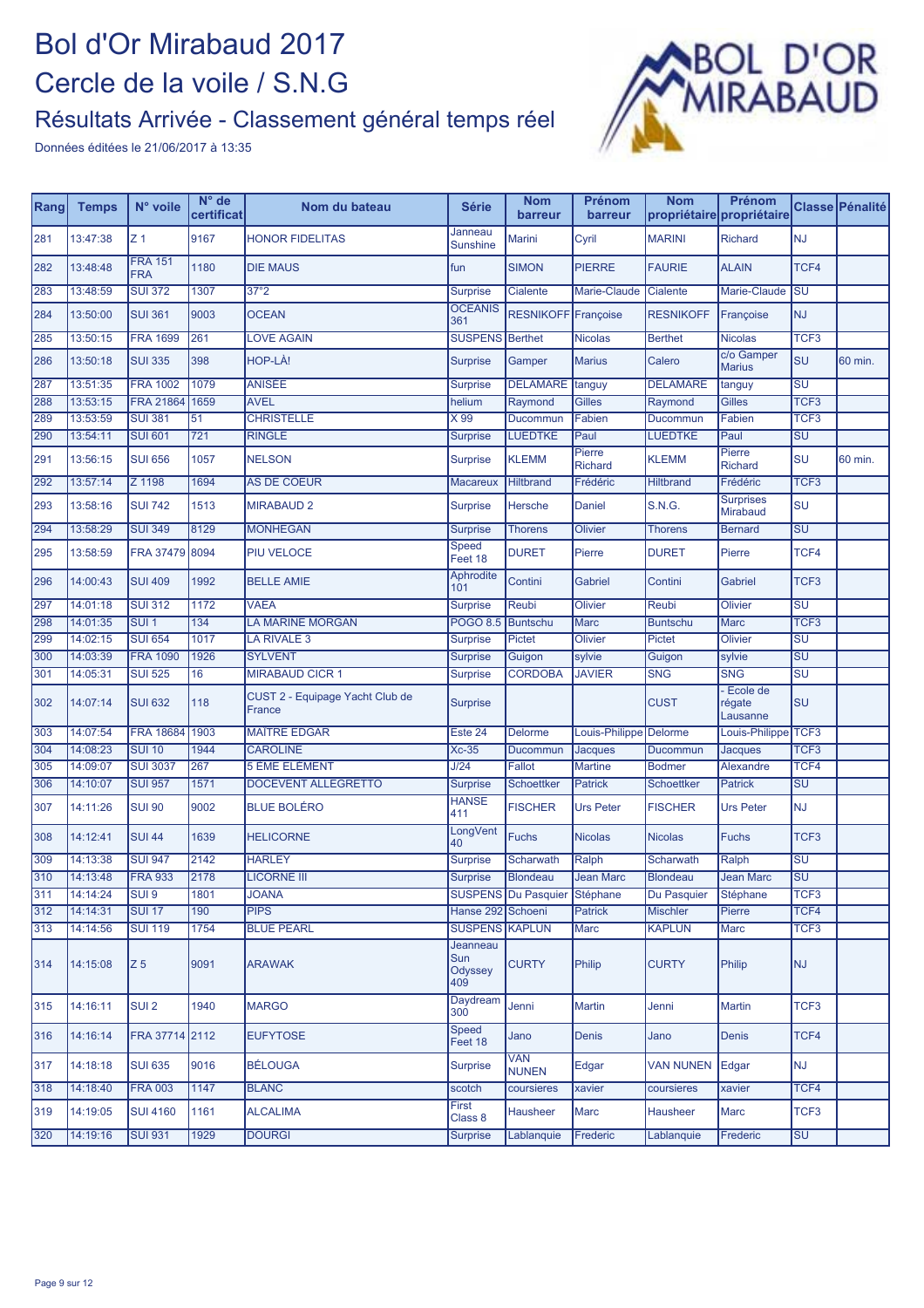

| Rang | <b>Temps</b> | N° voile                           | $N^{\circ}$ de<br>certificat | Nom du bateau         | <b>Série</b>                       | <b>Nom barreur</b> | Prénom<br>barreur | <b>Nom</b><br>propriétaire                        | Prénom<br>propriétaire |                                   | Classe Pénalité |
|------|--------------|------------------------------------|------------------------------|-----------------------|------------------------------------|--------------------|-------------------|---------------------------------------------------|------------------------|-----------------------------------|-----------------|
| 321  | 14:19:55     | <b>FRA 38286</b>                   | 8128                         | <b>SUPER FEET</b>     | <b>Speed Feet 18</b>               | Combet             | François          | Combet                                            | François               | TCF4                              |                 |
| 322  | 14:20:50     | <b>FRA 1104</b>                    | 9160                         | <b>R2D2</b>           | <b>Surprise</b>                    | <b>BAECHTOLD</b>   | <b>Martin</b>     | <b>BAECHTOLD</b>                                  | <b>Martin</b>          | $\overline{\mathsf{S}\mathsf{U}}$ |                 |
| 323  | 14:20:57     | <b>SUI 728</b>                     | 1837                         | <b>JAT</b>            | <b>Surprise</b>                    | Gleixner           | Ralf              | Gleixner                                          | Ralf                   | $\overline{\mathsf{S}}\mathsf{U}$ |                 |
| 324  | 14:21:05     | <b>SUI 111</b>                     | 2004                         | <b>NOOK</b>           | <b>First Class 8</b>               | French             | <b>Michael</b>    | French                                            | <b>Michael</b>         | TCF <sub>3</sub>                  |                 |
| 325  | 14:22:12     | <b>FRA 274</b>                     | 8111                         | <b>KARABOUDJAN</b>    | <b>Surprise</b>                    | <b>VANDEWEGHE</b>  | <b>Nicolas</b>    | <b>VANDEWEGHE</b>                                 | <b>Nicolas</b>         | SU                                |                 |
| 326  | 14:22:21     | <b>SUI 39</b>                      | 199                          | <b>AUSTRALIS</b>      | Sunlight 30                        | Fertig             | Ralph             | Fertig                                            | Ralph                  | TCF4                              |                 |
| 327  | 14:22:28     | <b>SUI 27</b>                      | 2147                         | <b>CALLISTO</b>       | Comet 13                           | <b>Köhler</b>      | Christoph         | <b>Köhler</b>                                     | Christoph              | TCF <sub>2</sub>                  |                 |
| 328  | 14:23:15     | <b>FRA 370</b>                     | 9067                         | <b>POCOLOCO</b>       | <b>OCEANIS 370</b>                 | <b>SATORRE</b>     | Antonio           | <b>SATORRE</b>                                    | Antonio                | $\overline{NJ}$                   |                 |
| 329  | 14:24:36     | <b>FRA 751</b>                     | 163                          | <b>NAUSIKAA</b>       | <b>Surprise</b>                    | <b>Steiner</b>     | <b>Markus</b>     | <b>Steiner</b>                                    | <b>Markus</b>          | $\overline{\mathsf{s}\mathsf{u}}$ |                 |
| 330  | 14:24:40     | <b>SUI 29</b>                      | 1243                         | <b>POMME</b>          | <b>Surprise</b>                    | <b>Sulzer</b>      | Henri             | <b>Sulzer</b>                                     | Henri                  | $\overline{\mathsf{S}}\mathsf{U}$ |                 |
| 331  | 14:24:55     | <b>SUI 311</b>                     | 815                          | <b>FOU D'AMOUR</b>    | <b>Surprise</b>                    | Liégeard           | Philippe          | <b>URBEN</b>                                      | Gilles                 | $\overline{\mathsf{S}}\mathsf{U}$ |                 |
| 332  | 14:27:16     | <b>SUI 394</b>                     | 2011                         | <b>MAGIC</b>          | <b>Surprise</b>                    | Gindrat            | Jean-Luc          | Gindrat                                           | Jean-Luc               | $\overline{\mathsf{S}\mathsf{U}}$ |                 |
| 333  | 14:27:40     | $\overline{\text{SUI 0}}$          | 9005                         | <b>ARRABBIATA</b>     | <b>Grand Soleil 343</b>            | Hürlimann          | Laurenz           | <b>HÜRLIMANN</b>                                  | <b>URS</b>             | <b>NJ</b>                         |                 |
| 334  | 14:28:05     | <b>SUI 632</b>                     | 9071                         | <b>NAVYGO 2</b>       | <b>Surprise</b>                    | Luisier            | Antoine           | <b>RACENET</b>                                    | Yvan                   | $\overline{\mathsf{S}}\mathsf{U}$ |                 |
| 335  | 14:28:11     | Z8                                 | 9066                         | <b>CIGOGNE</b>        | 30 <sub>q</sub><br>Schaerenkreuzer | <b>Bosbach</b>     | Michael           | <b>PLOJOUX &amp;</b><br><b>BOSBACH</b>            | Thierry &<br>Michael   | <b>NJ</b>                         |                 |
| 336  | 14:28:34     | <b>SUI 418</b>                     | 1454                         | <b>NITRO</b>          | <b>Surprise</b>                    | De La Fortelle     | Stéphanie         | <b>FREYMOND</b>                                   | <b>Didier</b>          | $\overline{\mathsf{S}\mathsf{U}}$ |                 |
| 337  | 14:28:46     | <b>SUI 104</b>                     | 1248                         | <b>ACTARUS</b>        | <b>Surprise</b>                    | <b>Burkhardt</b>   | Philippe          | <b>Burkhardt</b>                                  | Philippe               | $\overline{\mathsf{S}}\mathsf{U}$ |                 |
| 338  | 14:28:54     | <b>SUI 729</b>                     | 1588                         | <b>LOO MOON</b>       | Bénéteau First<br>31.7             | <b>BURKHARDT</b>   | <b>Markus</b>     | <b>BURKHARDT</b>                                  | <b>Markus</b>          | TCF <sub>3</sub>                  |                 |
| 339  | 14:29:25     | <b>SUD 800</b>                     | 9093                         | <b>GULLIVER</b>       | Farr 727                           | <b>FAVROD</b>      | <b>Nicolas</b>    | <b>FAVROD</b>                                     | <b>Nicolas</b>         | <b>NJ</b>                         |                 |
| 340  | 14:29:39     | <b>SUI 90</b>                      | 2114                         | <b>YVES</b>           | Tofinou 8m                         | de Preux           | <b>Thierry</b>    | de Preux                                          | <b>Thierry</b>         | TCF <sub>3</sub>                  |                 |
| 341  | 14:29:42     | <b>FRA 004</b>                     | 8114                         | <b>BANZAI</b>         | <b>OPEN 6.50</b>                   | boulay             | frederic          | <b>ROSSIGNOL</b>                                  | <b>STEPHANE</b>        | TCF <sub>3</sub>                  |                 |
| 342  | 14:31:13     | <b>SUI 526</b>                     | 17                           | <b>MIRABAUD CICR2</b> | <b>Surprise</b>                    | <b>LAURENT</b>     | <b>WISMER</b>     | <b>CLUB</b><br><b>NAUTIQUE DE</b><br><b>PULLY</b> | <b>CNP</b>             | SU                                |                 |
| 343  | 14:31:23     | <b>SUI 482</b>                     | 222                          | <b>NEMO</b>           | <b>Surprise</b>                    | bossy              | didier            | <b>URBEN</b>                                      | gilles                 | $\overline{\text{SU}}$            |                 |
| 344  | 14:31:49     | <b>SUI 702</b>                     | 982                          | <b>MAMMA MIA</b>      | <b>Surprise</b>                    | <b>Richard</b>     | Jean-Louis        | <b>CERN</b>                                       | <b>Yachting Club</b>   | SU                                |                 |
| 345  | 14:31:50     | <b>SUI 77</b>                      | 9089                         | <b>CORPS MORT</b>     | <b>SCAMP</b>                       | <b>JORDAN</b>      | <b>FREDERIC</b>   | <b>JORDAN</b>                                     | <b>Jeannette</b>       | <b>NJ</b>                         |                 |
| 346  | 14:32:09     | <b>SUI 433</b>                     | 1966                         | <b>PACHA</b>          | <b>Surprise</b>                    | Frandi             | <b>Nico</b>       | <b>Les Corsaires</b>                              | <b>URBEN</b>           | $\overline{\mathsf{S}}\mathsf{U}$ |                 |
| 347  | 14:32:30     | <b>SUI 991</b>                     | 1866                         | COLLÈGE DU LÉMAN 1    | <b>Surprise</b>                    | Thompson           | Michael           | Collège du<br>Léman                               | CdLsailing             | SU                                |                 |
| 348  | 14:32:52     | <b>FRA 22244</b>                   | 1573                         | <b>CHAMPAGNE!</b>     | <b>Surprise</b>                    | <b>HARLIN</b>      | <b>RAYNALD</b>    | <b>HARLIN</b>                                     | <b>RAYNALD</b>         | $\overline{\mathsf{S}\mathsf{U}}$ |                 |
| 349  | 14:33:54     | <b>FRA 39438</b>                   | 8141                         | <b>ARGUAN</b>         | <b>First Class 7</b>               | <b>VINCENT</b>     | <b>Benjamin</b>   | <b>VINCENT</b>                                    | Benjamin               | TCF4                              |                 |
| 350  | 14:34:00     | <b>SUI 281</b>                     | 1795                         | <b>TIGUIDOU</b>       | <b>Sprinto</b>                     | Canepa             | Francisco         | Canepa                                            | Francisco              | TCF4                              |                 |
| 351  | 14:34:25     | <b>SUI 61</b>                      | 2016                         | <b>SAPIN</b>          | <b>Albin Express</b>               | Schmid             | <b>Nicolas</b>    | <b>Benoit</b>                                     | Christophe             | TCF4                              |                 |
| 352  | 14:35:23     | <b>SUI 1523</b>                    | 1788                         | <b>JEDI</b>           | J/80                               | <b>CHEVALLIER</b>  | <b>Michel</b>     | <b>CHEVALLIER</b>                                 | <b>Michel</b>          | TCF <sub>3</sub>                  |                 |
| 353  | 14:36:20     | <b>SUI 30</b>                      | 1270                         | ULYSSE <sub>2</sub>   | luthi 29                           | Luthy              | Stéphane          | Luthy                                             | <b>Stéphane</b>        | TCF <sub>3</sub>                  |                 |
| 354  | 14:36:25     | <b>SUI 1008</b>                    | 277                          | <b>MAURABLIA</b>      | Luthi 28                           | <b>POUJOULAT</b>   | Gilbert           | <b>POUJOULAT</b>                                  | Gilbert                | TCF4                              |                 |
| 355  | 14:36:43     | $\overline{SUI2}$                  | 2170                         | <b>OHLALA</b>         | XO Classic / mer                   | <b>Hannart</b>     | Emmanuel          | <b>Hannart</b>                                    | Emmanuel               | TCF <sub>3</sub>                  |                 |
| 356  | 14:37:05     | <b>SUI 141</b>                     | 273                          | <b>EXTRADOSE</b>      | <b>Surprise</b>                    | Champendal         | <b>Marc</b>       | Champendal                                        | <b>Marc</b>            | <b>SU</b>                         |                 |
| 357  | 14:37:18     | $\overline{\text{SUI}}$<br>ABCZ335 | 2177                         | <b>GROUIK</b>         | Voilier<br><b>Deshusses</b>        | buchet             | adrien            | <b>DESHUSSES</b>                                  | Françoise              | TCF <sub>3</sub>                  |                 |
| 358  | 14:39:52     | <b>SUI 21</b>                      | 1901                         | <b>BLACK JACK</b>     | Comet 21                           | <b>Evard</b>       | Cédric            | Evard                                             | Cédric                 | TCF4                              |                 |
| 359  | 14:40:48     | <b>SUI 459</b>                     | 8108                         | <b>GRAND CREW</b>     | Surprise                           | Rongere            | Julien            | Rongere                                           | Julien                 | SU                                |                 |
| 360  | 14:41:16     | <b>FRA 112</b>                     | 64                           | <b>MERRY II</b>       | Aphrodite 101                      | <b>CARPE</b>       | René              | <b>BUGNON</b>                                     | Christian              | TCF <sub>3</sub>                  | 60 min.         |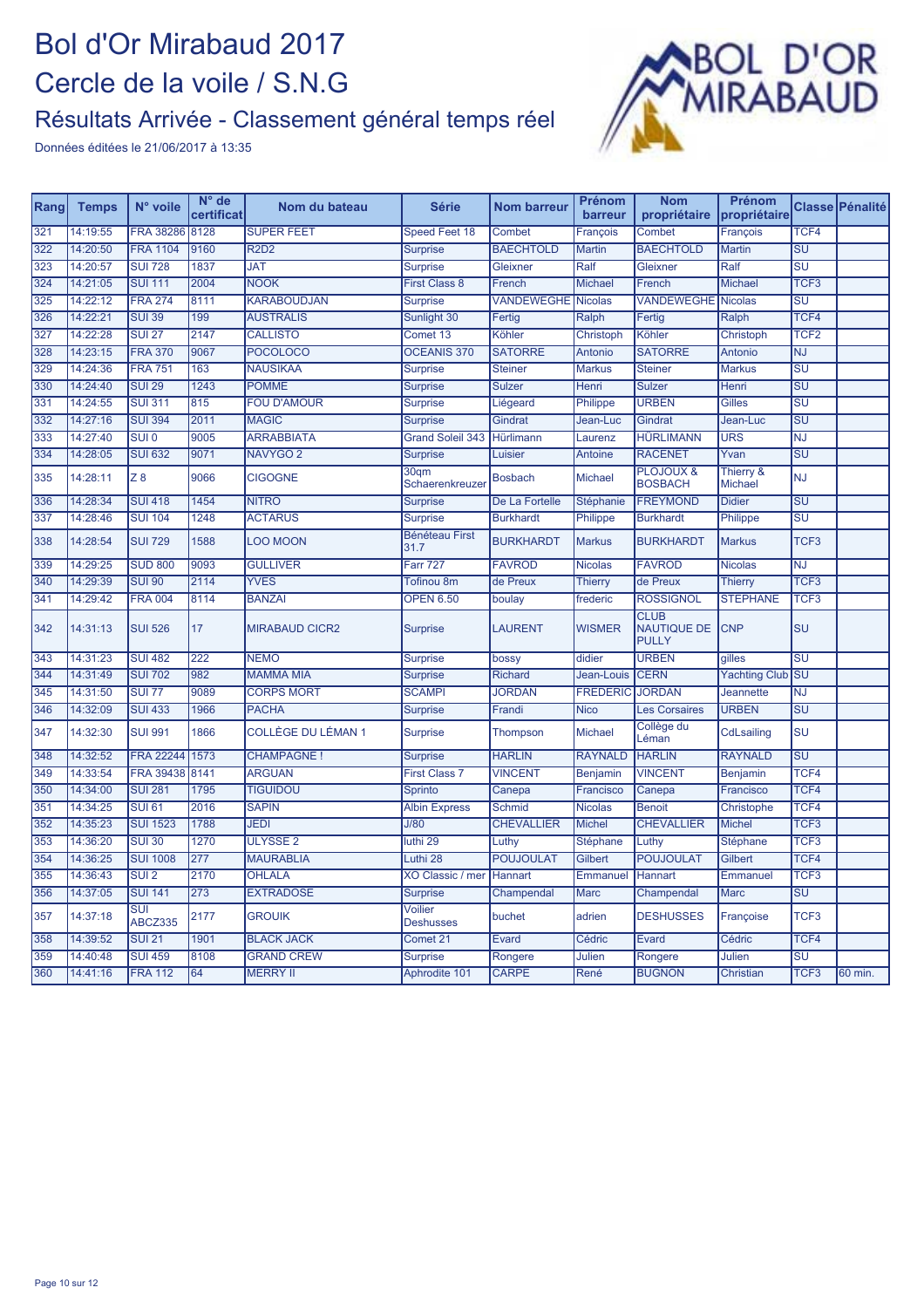

| Rang | <b>Temps</b> | N° voile           | $N^{\circ}$ de<br>certificat | Nom du bateau         | <b>Série</b>                   | <b>Nom</b><br>barreur            | Prénom<br>barreur | <b>Nom</b><br>propriétaire | Prénom<br>propriétaire       |                                   | <b>Classe Pénalité</b> |
|------|--------------|--------------------|------------------------------|-----------------------|--------------------------------|----------------------------------|-------------------|----------------------------|------------------------------|-----------------------------------|------------------------|
| 361  | 14:41:32     | <b>SUI 663</b>     | 1708                         | <b>FURTIF</b>         | <b>Surprise</b>                | Chaperon                         | Yves              | Chaperon                   | Yves                         | $\overline{\mathsf{S}\mathsf{U}}$ |                        |
| 362  | 14:41:41     | <b>SUI 28</b>      | 9075                         | <b>FUN &amp; CO</b>   | First 35                       | <b>CHENAUX</b>                   | nathalie          | <b>CHENAUX</b>             | nathalie                     | $\overline{\text{NJ}}$            |                        |
| 363  | 14:42:08     | <b>SUI 609</b>     | 8103                         | CALI                  | <b>Surprise</b>                | Glauser                          | Jérôme            | Glauser                    | Jérôme                       | $\overline{\mathsf{S}}\mathsf{U}$ |                        |
| 364  | 14:42:17     | <b>SUI 0000</b>    | 9052                         | <b>SO LONG</b>        | <b>CE-Category C</b>           | <b>CHAPPUIS</b>                  | Alexandre         | <b>CHAPPUIS</b>            | Alexandre                    | $\overline{NJ}$                   |                        |
| 365  | 14:42:18     | <b>SUI 247</b>     | 1058                         | <b>TASMANIE</b>       | <b>Surprise</b>                | <b>Torrenté</b>                  | <b>Patrick</b>    | Torrenté                   | <b>Patrick</b>               | $\overline{\mathsf{s}\mathsf{u}}$ |                        |
| 366  | 14:42:19     | $\overline{22}$    | 9096                         | <b>JATOBA</b>         |                                | <b>GILLAUX</b>                   | <b>Jacques</b>    | <b>GILLAUX</b>             | <b>Jacques</b>               | TCF <sub>3</sub>                  |                        |
| 367  | 14:43:21     | <b>GER 4370</b>    | 8098                         | <b>CHAOS</b>          | <b>Dehler Sprinta</b><br>Sport | <b>Kraus</b>                     | <b>Bernhard</b>   | <b>Kraus</b>               | <b>Bernhard</b>              | TCF4                              |                        |
| 368  | 14:43:45     | <b>FRA 1164</b>    | 8095                         | <b>APSARA</b>         | 590                            | hutin                            | christophe        | hutin                      | christophe                   | TCF <sub>4</sub>                  |                        |
| 369  | 14:44:53     | <b>SUI 232</b>     | 724                          | <b>FORTITOU</b>       | Granada 31                     | Jacot                            | Pierre            | Jacot                      | Pierre                       | TCF4                              |                        |
| 370  | 14:44:57     | $-310$             | 9206                         | <b>GEEBEE</b>         | <b>HR 310</b>                  | <b>GUT</b>                       | <b>YVES</b>       | <b>GUT</b>                 | <b>YVES</b>                  | $\overline{\text{NJ}}$            |                        |
| 371  | 14:45:01     | Z 2087             | 116                          | <b>EL AMARETTO</b>    | Granada 31                     | Seitz                            | René              | <b>Seitz</b>               | René                         | TCF <sub>3</sub>                  |                        |
| 372  | 14:47:15     | <b>SUI 750</b>     | 460                          | <b>FULIGULE</b>       | <b>Surprise</b>                | <b>Duperret</b>                  | <b>Mireille</b>   | <b>Duperret</b>            | <b>Mireille</b>              | $\overline{\mathsf{SU}}$          |                        |
| 373  | 14:50:58     | <b>FRA 402</b>     | 1677                         | <b>BONNE MINE</b>     | <b>Surprise</b>                | courtois                         | camille           | courtois                   | camille                      | $\overline{\mathsf{s}\mathsf{u}}$ |                        |
| 374  | 14:51:20     | <b>SUI 66</b>      | 1852                         | <b>LE MAT II</b>      | Sprint 95                      | <b>SKALLI</b>                    | Karim             | <b>SKALLI</b>              | Karim                        | TCF <sub>3</sub>                  |                        |
| 375  | 14:53:24     | <b>SUI 713</b>     | 27                           | <b>COUP DE TABAC</b>  | <b>Surprise</b>                | Ravaille                         | <b>Nicolas</b>    | <b>PMI</b> Sailing<br>Club | <b>Martin Rengier</b>        | <b>SU</b>                         |                        |
| 376  | 14:54:18     | <b>SUI 432</b>     | 2098                         | <b>OCÉANA</b>         | <b>Surprise</b>                | Sommer                           | <b>Mathias</b>    | <b>URBEN</b>               | Giles                        | $\overline{\mathsf{SU}}$          |                        |
| 377  | 14:55:06     | <b>SUI 18</b>      | 2124                         | <b>ELECTRON LIBRE</b> | Daydream 300                   | Carrillo                         | Jean-Marc         | Carrillo                   | Jean-Marc                    | TCF <sub>3</sub>                  |                        |
| 378  | 14:55:26     | <b>SUI 1416</b>    | 2128                         | <b>CYNOSURE</b>       | First 30                       | brunel                           | xavier            | brunel                     | xavier                       | TCF4                              |                        |
| 379  | 14:55:59     | $SUI$ 1            | 9070                         | <b>ILLUSION</b>       | Outborn 44                     | <b>UNGER</b>                     | Pierre-François   | <b>UNGER</b>               | Pierre-Francois              | NJ                                |                        |
| 380  | 14:57:08     | <b>SUI 764</b>     | 1857                         | <b>TAKE IT EASY</b>   | <b>Surprise</b>                | Faye                             | <b>Patrice</b>    | Faustmann                  | Lars                         | $\overline{\mathsf{s}\mathsf{u}}$ |                        |
| 381  | 14:58:06     | Z 239              | 9085                         | <b>PATOOTIE</b>       | <b>CONFORTINA</b><br>32        | <b>SPIELMANN</b> Peter           |                   | <b>SPIELMANN</b>           | Peter                        | <b>NJ</b>                         |                        |
| 382  | 15:00:33     | <b>SUI 32</b>      | 9095                         | <b>VOLOVENT</b>       | Sprinto quillard               | <b>ESSINGER</b>                  | olivier           | <b>ESSINGER</b>            | olivier                      | TCF4                              |                        |
| 383  | 15:03:41     | $-1010$            | 9094                         | <b>SAVANNAH</b>       | HANSE 325                      | YENNI                            | <b>Nicolas</b>    | YENNI                      | <b>Nicolas</b>               | NJ                                |                        |
| 384  | 15:04:34     | <b>SUI 215</b>     | 810                          | <b>TIMINGIE</b>       | <b>Surprise</b>                | <b>KUHN</b>                      | Volker            | <b>VAN EVEN</b>            | Guy                          | $\overline{\mathsf{SU}}$          |                        |
| 385  | 15:04:49     | <b>SUI 1316</b>    | 37                           | <b>FARRNIENTE</b>     | <b>Farr 727</b>                | <b>Booth</b>                     | <b>Brian</b>      | <b>Booth</b>               | <b>Brian</b>                 | TCF4                              |                        |
| 386  | 15:04:58     | <b>SUI 612</b>     | 844                          | <b>ALLEGRO VIVACE</b> | <b>Surprise</b>                | <b>Kössler</b>                   | <b>Sibylle</b>    | <b>KÖSSLER</b>             | Marie-Christine              | $\overline{\mathsf{SU}}$          |                        |
| 387  | 15:05:30     | <b>SUI 10</b>      | 836                          | <b>ICEBOAT</b>        | Elan 31                        | Iseli                            | <b>Markus</b>     | <b>Sailcom</b>             | <b>Swiss Boat</b><br>Sharing | TCF <sub>3</sub>                  |                        |
| 388  | 15:11:00     | $\overline{Z}$ 59  | 9097                         | <b>SYLPHE II</b>      | <b>SUN RISE 34</b>             | Gremaud                          | <b>Adrien</b>     | <b>GREMAUD</b>             | Jean-Pierre                  | NJ                                |                        |
| 389  | 15:12:29     | <b>SUI 213</b>     | 880                          | <b>MARWILL</b>        | <b>Surprise</b>                | Klausch                          | Willy             | Klausch                    | Willy                        | $\overline{\mathsf{s}\mathsf{u}}$ |                        |
| 390  | 15:13:49     | <b>SUI 114</b>     | 1461                         | <b>LOF MACHINE</b>    | $6.5m$ SI                      | Reymond                          | Frédéric          | Reymond                    | Frédéric                     | TCF <sub>3</sub>                  |                        |
| 391  | 15:14:42     | <b>SUI 098</b>     | 1973                         | <b>SLIDER</b>         | 747 One<br>Design              | Witschi                          | Laurent           | Witschi                    | Laurent                      | TCF <sub>3</sub>                  |                        |
| 392  | 15:16:48     | $\overline{Z}$ 321 | 1624                         | <b>CARIACOU</b>       | Dehler <sub>34</sub>           | Meylan                           | Pierre-Alain      | Meylan                     | Pierre-Alain                 | TCF4                              |                        |
| 393  | 15:20:15     | <b>SUI 414</b>     | 9098                         | <b>MARIE J</b>        | <b>UFO31</b>                   | Lambert                          | Jean-Pierre       | <b>GEIGER</b>              | <b>Adrien</b>                | NJ                                |                        |
| 394  | 15:20:56     | <b>SUI 132</b>     | 2090                         | <b>MAURABLYIA</b>     | <b>Surprise</b>                | vallélian                        | fabien            | vallélian                  | fabien                       | $\overline{\mathsf{s}\mathsf{u}}$ |                        |
| 395  | 15:23:59     | <b>SUI 339</b>     | 1897                         | <b>VAEGA</b>          | Sunlight 30                    | <b>GIRARDET</b>                  | Alexandre         | <b>GIRARDET</b>            | Alexandre                    | TCF <sub>3</sub>                  |                        |
| 396  | 15:28:43     |                    | 9013                         | <b>PASSION</b>        |                                | <b>LEVEAU</b>                    | <b>PAUL</b>       | <b>LEVEAU</b>              | <b>PAUL</b>                  | $\overline{\text{NJ}}$            |                        |
| 397  | 15:29:31     | <b>SUI 343</b>     | 396                          | <b>BAOBAB</b>         | <b>Surprise</b>                | $\overline{DE}$<br><b>BARROS</b> | Miguel            | <b>DE BARROS</b>           | Miguel                       | <b>SU</b>                         |                        |
| 398  | 15:31:40     | <b>SUI 50</b>      | 1415                         | <b>JAM</b>            | Tabasco 26                     | <b>AMMANN</b>                    | <b>Jacques</b>    | <b>AMMANN</b>              | <b>Jacques</b>               | TCF <sub>4</sub>                  |                        |
| 399  | 15:32:23     | <b>SUI 486</b>     | 2138                         | <b>UNM-JOSEFINE</b>   | <b>Surprise</b>                | Lehmann                          | Jean-Jacques      | Lehmann                    | Jean-Jacques                 | TCF <sub>3</sub>                  |                        |
| 400  | 15:32:57     | <b>SUI 36</b>      | 9082                         | <b>APHAÏA</b>         | <b>ARCONA 32</b>               | <b>BURGI</b>                     | Gérald            | <b>BURGI</b>               | Gérald                       | $\overline{NJ}$                   |                        |